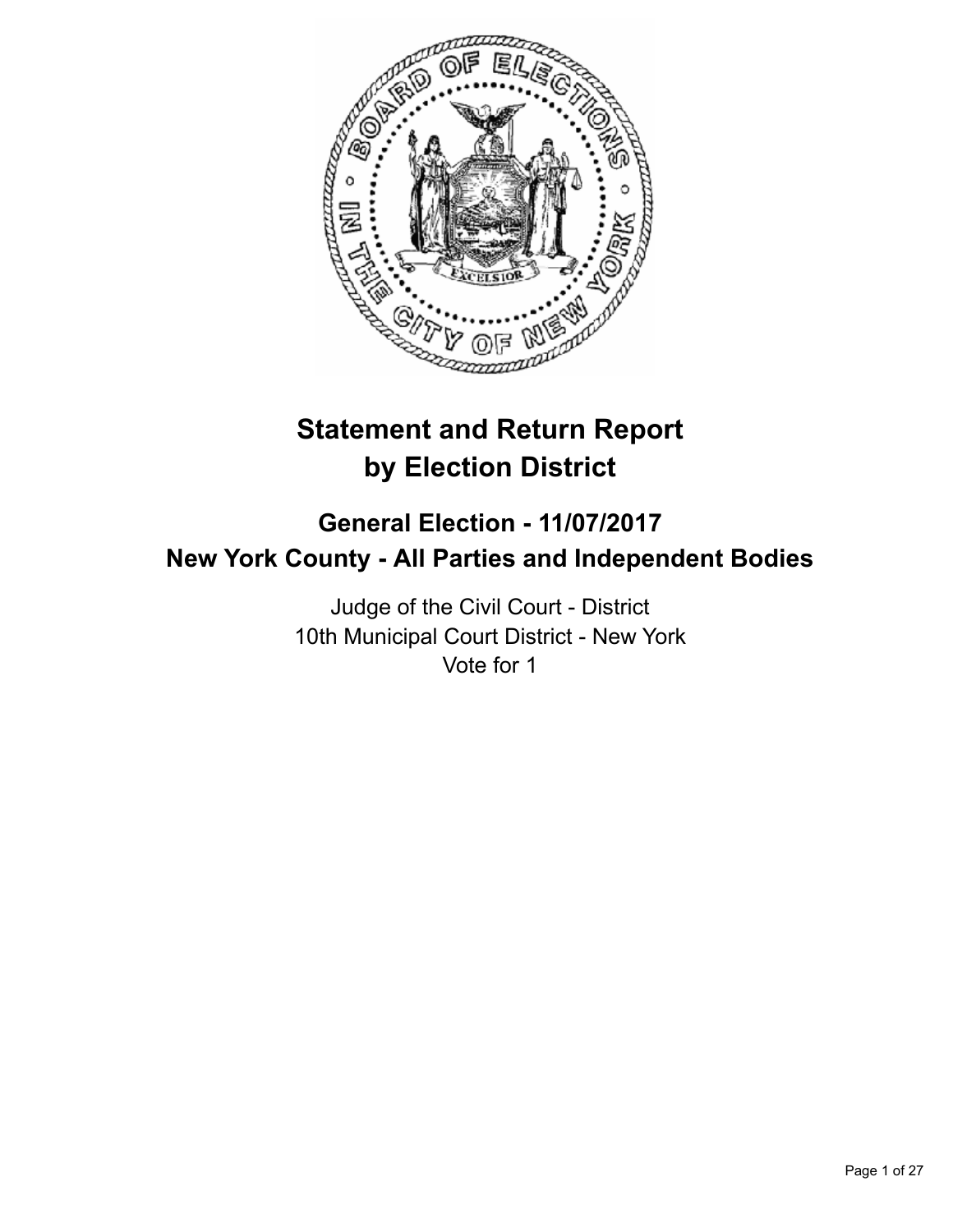

| <b>PUBLIC COUNTER</b>                                    | 155 |
|----------------------------------------------------------|-----|
| MANUALLY COUNTED EMERGENCY                               | 0   |
| ABSENTEE / MILITARY                                      | 3   |
| <b>AFFIDAVIT</b>                                         | 3   |
| <b>Total Ballots</b>                                     | 161 |
| Less - Inapplicable Federal/Special Presidential Ballots | 0   |
| <b>Total Applicable Ballots</b>                          | 161 |
| <b>GEOFFREY WRIGHT (DEMOCRATIC)</b>                      | 127 |
| ROBERT KENNEDY (WRITE-IN)                                |     |
| UNATTRIBUTABLE WRITE-IN (WRITE-IN)                       | 1   |
| <b>Total Votes</b>                                       | 129 |
| Unrecorded                                               | 32  |

#### **058/68**

| <b>PUBLIC COUNTER</b>                                    | 146      |
|----------------------------------------------------------|----------|
| <b>MANUALLY COUNTED EMERGENCY</b>                        | 0        |
| ABSENTEE / MILITARY                                      | 4        |
| AFFIDAVIT                                                | 0        |
| <b>Total Ballots</b>                                     | 150      |
| Less - Inapplicable Federal/Special Presidential Ballots | $\Omega$ |
| <b>Total Applicable Ballots</b>                          | 150      |
| <b>GEOFFREY WRIGHT (DEMOCRATIC)</b>                      | 107      |
| <b>Total Votes</b>                                       | 107      |
| Unrecorded                                               | 43       |

#### **059/68**

| <b>PUBLIC COUNTER</b>                                    | 145            |
|----------------------------------------------------------|----------------|
| MANUALLY COUNTED EMERGENCY                               | 0              |
| ABSENTEE / MILITARY                                      | 9              |
| AFFIDAVIT                                                | $\overline{2}$ |
| <b>Total Ballots</b>                                     | 156            |
| Less - Inapplicable Federal/Special Presidential Ballots | 0              |
| <b>Total Applicable Ballots</b>                          | 156            |
| <b>GEOFFREY WRIGHT (DEMOCRATIC)</b>                      | 110            |
| <b>Total Votes</b>                                       | 110            |
| Unrecorded                                               | 46             |

| <b>PUBLIC COUNTER</b>                                    | 176      |
|----------------------------------------------------------|----------|
| <b>MANUALLY COUNTED EMERGENCY</b>                        | $\Omega$ |
| ABSENTEE / MILITARY                                      |          |
| AFFIDAVIT                                                |          |
| <b>Total Ballots</b>                                     | 184      |
| Less - Inapplicable Federal/Special Presidential Ballots | $\Omega$ |
| <b>Total Applicable Ballots</b>                          | 184      |
| <b>GEOFFREY WRIGHT (DEMOCRATIC)</b>                      | 115      |
| <b>Total Votes</b>                                       | 115      |
| Unrecorded                                               | 69       |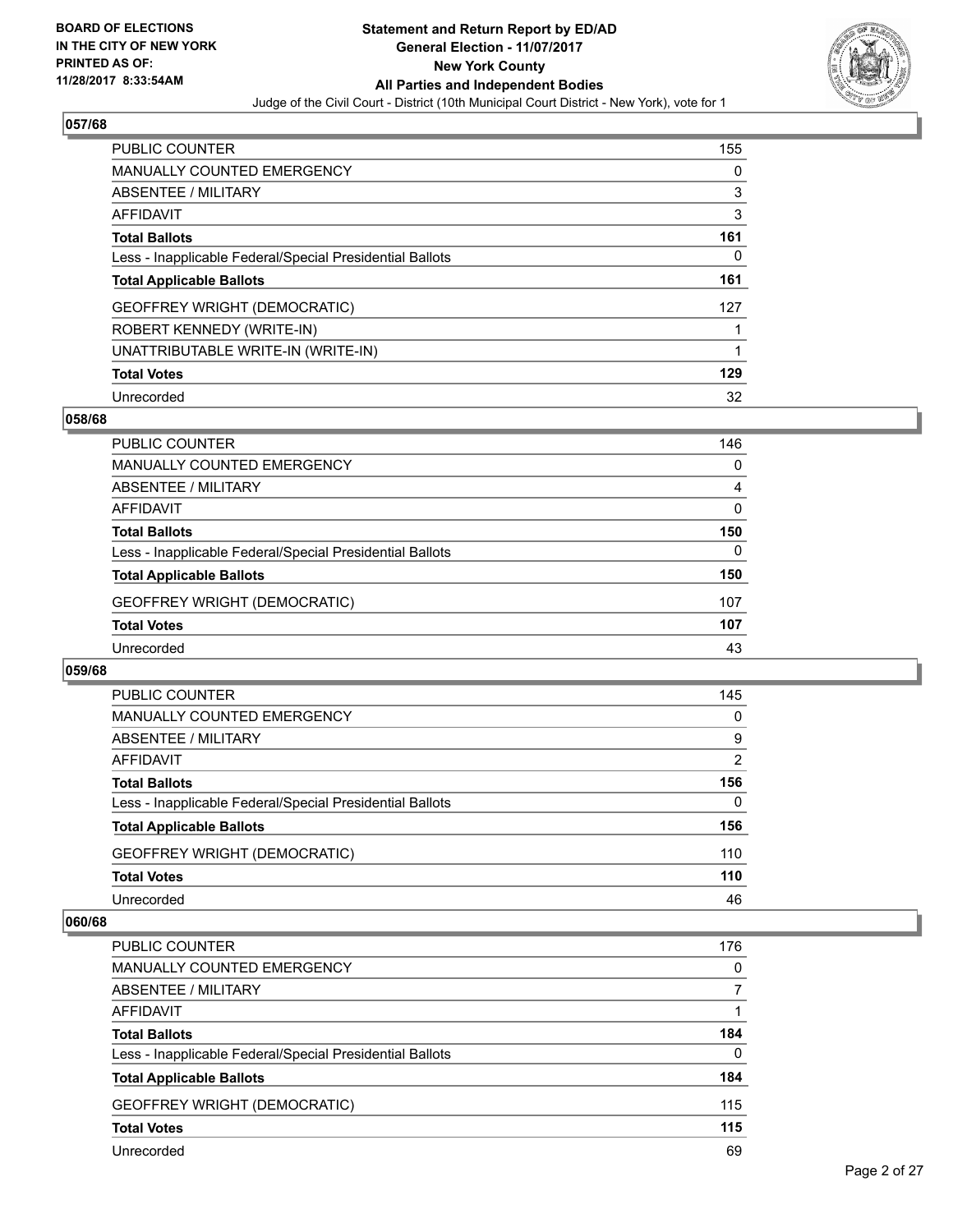

| <b>PUBLIC COUNTER</b>                                    | 67 |
|----------------------------------------------------------|----|
| <b>MANUALLY COUNTED EMERGENCY</b>                        | 0  |
| ABSENTEE / MILITARY                                      | 0  |
| AFFIDAVIT                                                | 0  |
| <b>Total Ballots</b>                                     | 67 |
| Less - Inapplicable Federal/Special Presidential Ballots | 0  |
| <b>Total Applicable Ballots</b>                          | 67 |
| <b>GEOFFREY WRIGHT (DEMOCRATIC)</b>                      | 57 |
| UNATTRIBUTABLE WRITE-IN (WRITE-IN)                       |    |
| <b>Total Votes</b>                                       | 58 |
| Unrecorded                                               | 9  |

| <b>PUBLIC COUNTER</b>                                    | 163 |
|----------------------------------------------------------|-----|
| <b>MANUALLY COUNTED EMERGENCY</b>                        | 0   |
| ABSENTEE / MILITARY                                      | 3   |
| AFFIDAVIT                                                |     |
| <b>Total Ballots</b>                                     | 167 |
| Less - Inapplicable Federal/Special Presidential Ballots | 0   |
| <b>Total Applicable Ballots</b>                          | 167 |
| <b>GEOFFREY WRIGHT (DEMOCRATIC)</b>                      | 118 |
| <b>Total Votes</b>                                       | 118 |
| Unrecorded                                               | 49  |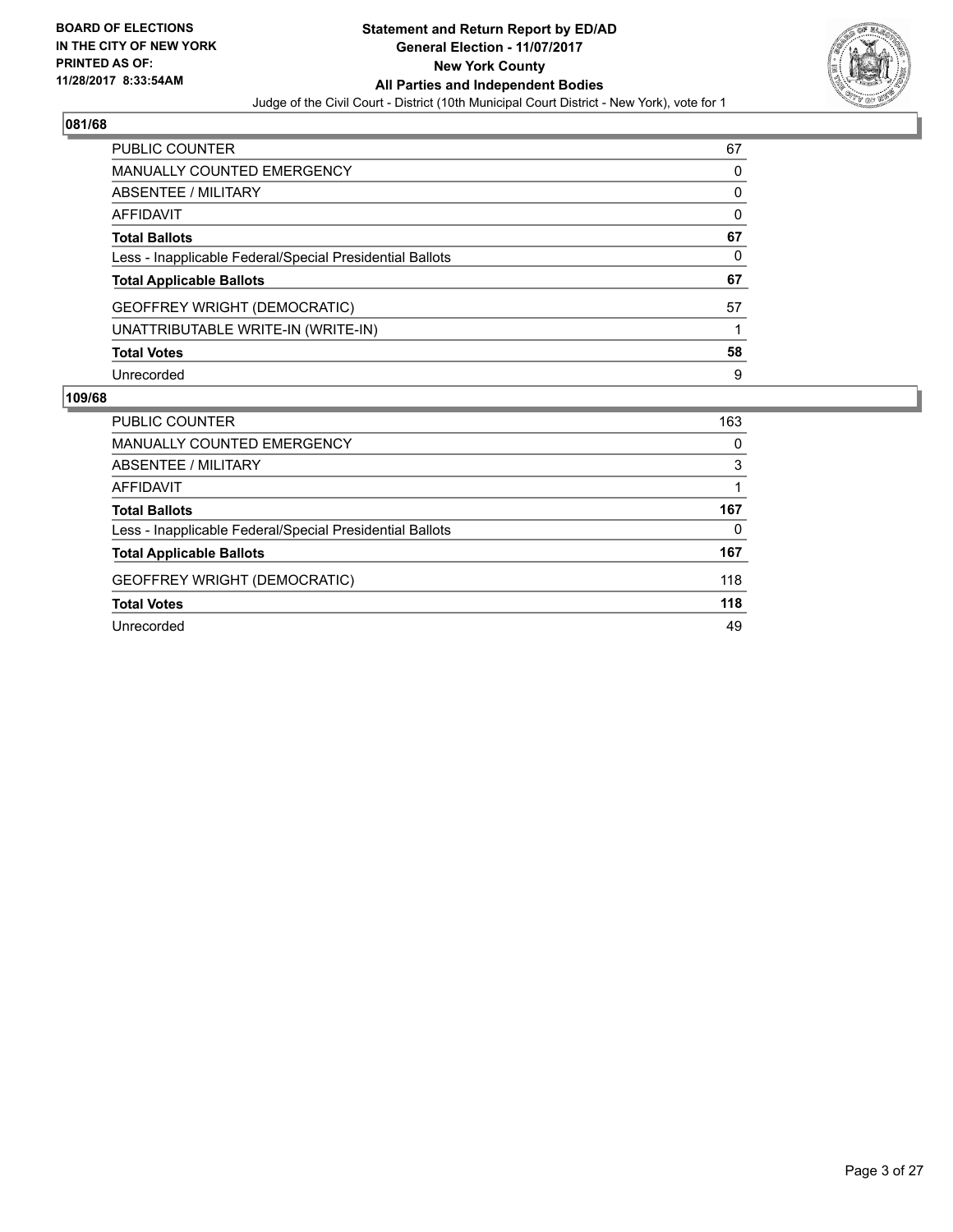

| <b>PUBLIC COUNTER</b>                                    | 152 |
|----------------------------------------------------------|-----|
| <b>MANUALLY COUNTED EMERGENCY</b>                        | 0   |
| ABSENTEE / MILITARY                                      | 6   |
| <b>AFFIDAVIT</b>                                         | 3   |
| <b>Total Ballots</b>                                     | 161 |
| Less - Inapplicable Federal/Special Presidential Ballots | 0   |
| <b>Total Applicable Ballots</b>                          | 161 |
| <b>GEOFFREY WRIGHT (DEMOCRATIC)</b>                      | 121 |
| UNATTRIBUTABLE WRITE-IN (WRITE-IN)                       |     |
| <b>Total Votes</b>                                       | 122 |
| Unrecorded                                               | 39  |

#### **004/70**

| <b>PUBLIC COUNTER</b>                                    | 191 |
|----------------------------------------------------------|-----|
| <b>MANUALLY COUNTED EMERGENCY</b>                        | 0   |
| ABSENTEE / MILITARY                                      | 5   |
| AFFIDAVIT                                                | 5   |
| <b>Total Ballots</b>                                     | 201 |
| Less - Inapplicable Federal/Special Presidential Ballots | 0   |
| <b>Total Applicable Ballots</b>                          | 201 |
| <b>GEOFFREY WRIGHT (DEMOCRATIC)</b>                      | 144 |
| <b>JOSH ZIMMERMAN (WRITE-IN)</b>                         |     |
| <b>Total Votes</b>                                       | 145 |
| Unrecorded                                               | 56  |

| <b>PUBLIC COUNTER</b>                                    | 234 |
|----------------------------------------------------------|-----|
| <b>MANUALLY COUNTED EMERGENCY</b>                        | 0   |
| ABSENTEE / MILITARY                                      | 7   |
| AFFIDAVIT                                                | 6   |
| <b>Total Ballots</b>                                     | 247 |
| Less - Inapplicable Federal/Special Presidential Ballots | 0   |
| <b>Total Applicable Ballots</b>                          | 247 |
| <b>GEOFFREY WRIGHT (DEMOCRATIC)</b>                      | 165 |
| RACHEL TARETSKY (WRITE-IN)                               |     |
| UNATTRIBUTABLE WRITE-IN (WRITE-IN)                       |     |
| <b>Total Votes</b>                                       | 167 |
| Unrecorded                                               | 80  |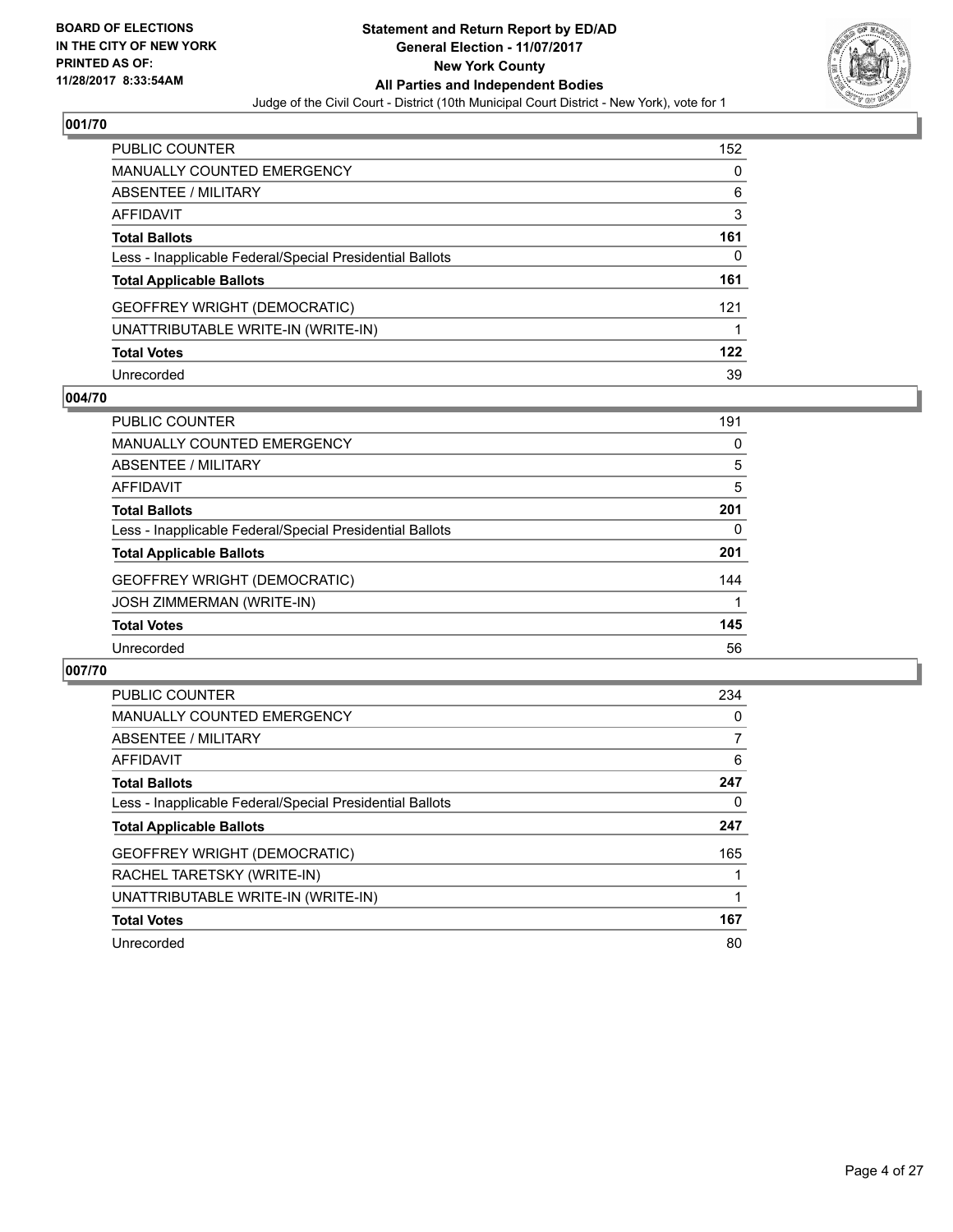

| <b>PUBLIC COUNTER</b>                                    | 294 |
|----------------------------------------------------------|-----|
| MANUALLY COUNTED EMERGENCY                               | 0   |
| ABSENTEE / MILITARY                                      | 12  |
| AFFIDAVIT                                                | 2   |
| <b>Total Ballots</b>                                     | 308 |
| Less - Inapplicable Federal/Special Presidential Ballots | 0   |
| <b>Total Applicable Ballots</b>                          | 308 |
| <b>GEOFFREY WRIGHT (DEMOCRATIC)</b>                      | 200 |
| <b>Total Votes</b>                                       | 200 |
| Unrecorded                                               | 108 |

#### **009/70**

| PUBLIC COUNTER                                           | 304 |
|----------------------------------------------------------|-----|
| <b>MANUALLY COUNTED EMERGENCY</b>                        | 0   |
| ABSENTEE / MILITARY                                      | 7   |
| AFFIDAVIT                                                | 9   |
| <b>Total Ballots</b>                                     | 320 |
| Less - Inapplicable Federal/Special Presidential Ballots | 0   |
| <b>Total Applicable Ballots</b>                          | 320 |
| <b>GEOFFREY WRIGHT (DEMOCRATIC)</b>                      | 233 |
| <b>Total Votes</b>                                       | 233 |
| Unrecorded                                               | 87  |

| <b>PUBLIC COUNTER</b>                                    | 216 |
|----------------------------------------------------------|-----|
| <b>MANUALLY COUNTED EMERGENCY</b>                        | 0   |
| <b>ABSENTEE / MILITARY</b>                               | 11  |
| <b>AFFIDAVIT</b>                                         | 3   |
| <b>Total Ballots</b>                                     | 230 |
| Less - Inapplicable Federal/Special Presidential Ballots | 0   |
| <b>Total Applicable Ballots</b>                          | 230 |
| <b>GEOFFREY WRIGHT (DEMOCRATIC)</b>                      | 178 |
| ANDREA PSORAS (WRITE-IN)                                 |     |
| UNATTRIBUTABLE WRITE-IN (WRITE-IN)                       |     |
| <b>Total Votes</b>                                       | 180 |
| Unrecorded                                               | 50  |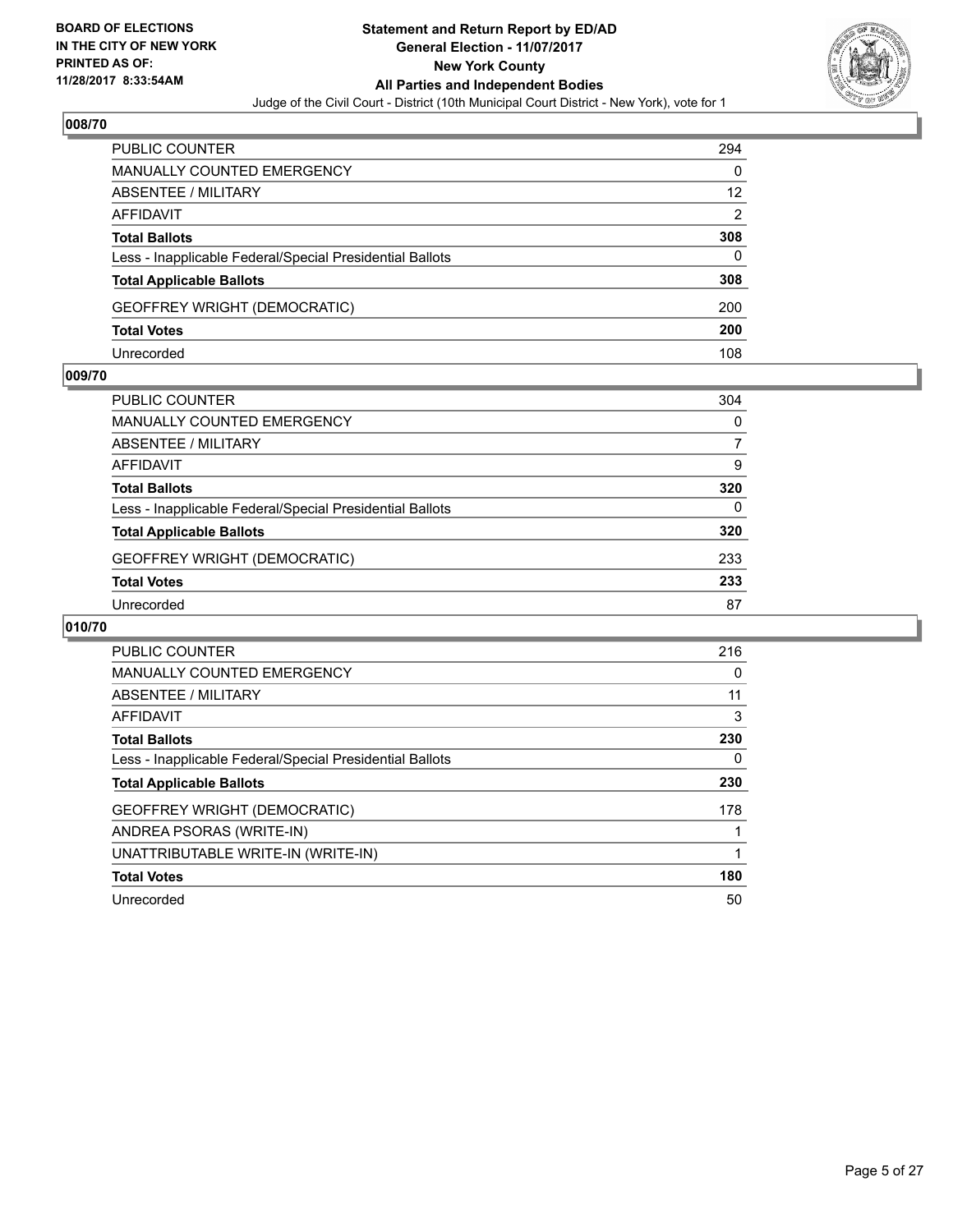

| <b>PUBLIC COUNTER</b>                                    | 268 |
|----------------------------------------------------------|-----|
| <b>MANUALLY COUNTED EMERGENCY</b>                        | 0   |
| <b>ABSENTEE / MILITARY</b>                               | 11  |
| <b>AFFIDAVIT</b>                                         | 2   |
| <b>Total Ballots</b>                                     | 281 |
| Less - Inapplicable Federal/Special Presidential Ballots | 0   |
| <b>Total Applicable Ballots</b>                          | 281 |
| <b>GEOFFREY WRIGHT (DEMOCRATIC)</b>                      | 217 |
| NONA VESTAL (WRITE-IN)                                   |     |
| <b>Total Votes</b>                                       | 218 |
| Unrecorded                                               | 63  |

#### **015/70**

| <b>PUBLIC COUNTER</b>                                    | 209 |
|----------------------------------------------------------|-----|
| MANUALLY COUNTED EMERGENCY                               | 0   |
| ABSENTEE / MILITARY                                      | 6   |
| AFFIDAVIT                                                |     |
| <b>Total Ballots</b>                                     | 222 |
| Less - Inapplicable Federal/Special Presidential Ballots | 0   |
| <b>Total Applicable Ballots</b>                          | 222 |
| <b>GEOFFREY WRIGHT (DEMOCRATIC)</b>                      | 185 |
| <b>Total Votes</b>                                       | 185 |
| Unrecorded                                               | 37  |

#### **016/70**

| PUBLIC COUNTER                                           | 245 |
|----------------------------------------------------------|-----|
| <b>MANUALLY COUNTED EMERGENCY</b>                        | 0   |
| <b>ABSENTEE / MILITARY</b>                               | 4   |
| AFFIDAVIT                                                | 6   |
| <b>Total Ballots</b>                                     | 255 |
| Less - Inapplicable Federal/Special Presidential Ballots | 0   |
| <b>Total Applicable Ballots</b>                          | 255 |
| <b>GEOFFREY WRIGHT (DEMOCRATIC)</b>                      | 195 |
| <b>Total Votes</b>                                       | 195 |
| Unrecorded                                               | 60  |

| <b>PUBLIC COUNTER</b>                                    | 153 |
|----------------------------------------------------------|-----|
| <b>MANUALLY COUNTED EMERGENCY</b>                        | 0   |
| ABSENTEE / MILITARY                                      | 5   |
| AFFIDAVIT                                                | 0   |
| <b>Total Ballots</b>                                     | 158 |
| Less - Inapplicable Federal/Special Presidential Ballots | 0   |
| <b>Total Applicable Ballots</b>                          | 158 |
| <b>GEOFFREY WRIGHT (DEMOCRATIC)</b>                      | 121 |
| <b>Total Votes</b>                                       | 121 |
| Unrecorded                                               | 37  |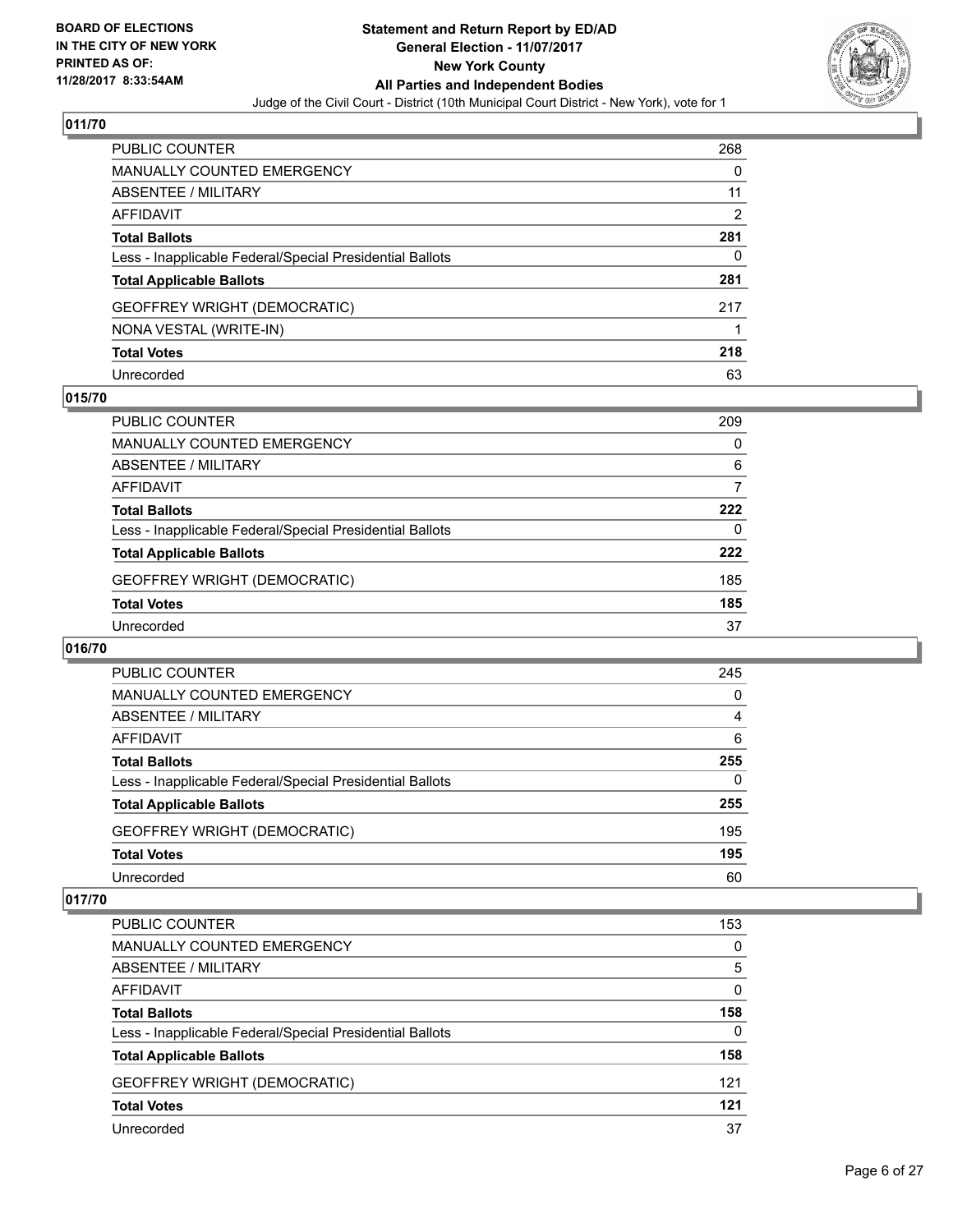

| <b>PUBLIC COUNTER</b>                                    | 148 |
|----------------------------------------------------------|-----|
| MANUALLY COUNTED EMERGENCY                               | 0   |
| ABSENTEE / MILITARY                                      | 3   |
| AFFIDAVIT                                                | 3   |
| <b>Total Ballots</b>                                     | 154 |
| Less - Inapplicable Federal/Special Presidential Ballots | 0   |
| <b>Total Applicable Ballots</b>                          | 154 |
| <b>GEOFFREY WRIGHT (DEMOCRATIC)</b>                      | 124 |
| <b>Total Votes</b>                                       | 124 |
| Unrecorded                                               | 30  |

#### **020/70**

| PUBLIC COUNTER                                           | 212 |
|----------------------------------------------------------|-----|
| <b>MANUALLY COUNTED EMERGENCY</b>                        | 0   |
| ABSENTEE / MILITARY                                      | 8   |
| AFFIDAVIT                                                | 4   |
| <b>Total Ballots</b>                                     | 224 |
| Less - Inapplicable Federal/Special Presidential Ballots | 0   |
| <b>Total Applicable Ballots</b>                          | 224 |
| <b>GEOFFREY WRIGHT (DEMOCRATIC)</b>                      | 174 |
| <b>Total Votes</b>                                       | 174 |
| Unrecorded                                               | 50  |

#### **021/70**

| <b>PUBLIC COUNTER</b>                                    | 277 |
|----------------------------------------------------------|-----|
| <b>MANUALLY COUNTED EMERGENCY</b>                        | 0   |
| ABSENTEE / MILITARY                                      |     |
| AFFIDAVIT                                                |     |
| <b>Total Ballots</b>                                     | 279 |
| Less - Inapplicable Federal/Special Presidential Ballots | 0   |
| <b>Total Applicable Ballots</b>                          | 279 |
| <b>GEOFFREY WRIGHT (DEMOCRATIC)</b>                      | 197 |
| UNATTRIBUTABLE WRITE-IN (WRITE-IN)                       |     |
| <b>Total Votes</b>                                       | 198 |
| Unrecorded                                               | 81  |

| <b>PUBLIC COUNTER</b>                                    | 274 |
|----------------------------------------------------------|-----|
| <b>MANUALLY COUNTED EMERGENCY</b>                        | 0   |
| ABSENTEE / MILITARY                                      | 6   |
| AFFIDAVIT                                                | 5   |
| <b>Total Ballots</b>                                     | 285 |
| Less - Inapplicable Federal/Special Presidential Ballots | 0   |
| <b>Total Applicable Ballots</b>                          | 285 |
| <b>GEOFFREY WRIGHT (DEMOCRATIC)</b>                      | 217 |
| KIM SMITH (WRITE-IN)                                     |     |
| <b>Total Votes</b>                                       | 218 |
| Unrecorded                                               | 67  |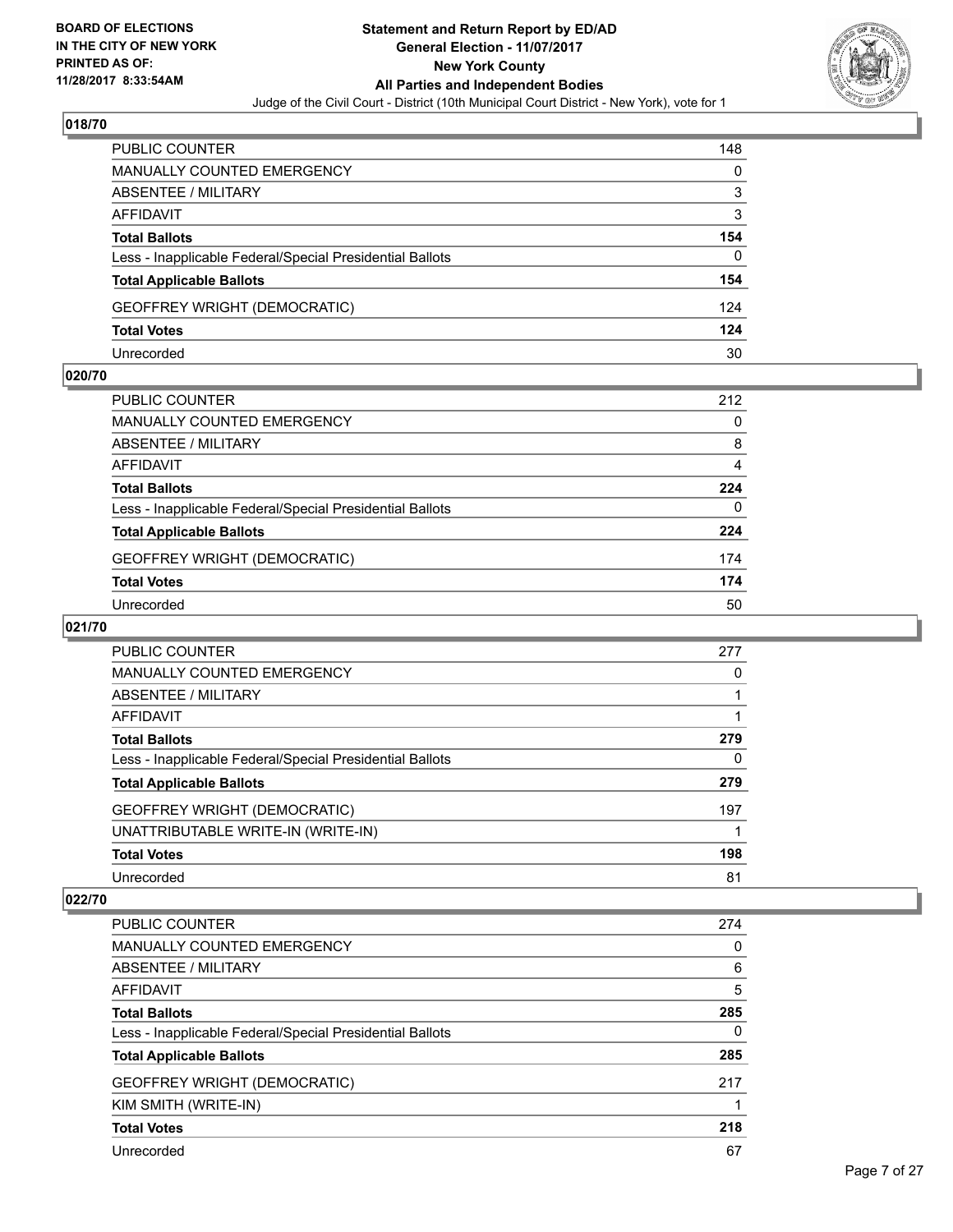

| PUBLIC COUNTER                                           | 167 |
|----------------------------------------------------------|-----|
| <b>MANUALLY COUNTED EMERGENCY</b>                        | 0   |
| <b>ABSENTEE / MILITARY</b>                               | 5   |
| AFFIDAVIT                                                | 3   |
| <b>Total Ballots</b>                                     | 175 |
| Less - Inapplicable Federal/Special Presidential Ballots | 0   |
| <b>Total Applicable Ballots</b>                          | 175 |
| GEOFFREY WRIGHT (DEMOCRATIC)                             | 138 |
| EDWIN OCASIO (WRITE-IN)                                  |     |
| <b>Total Votes</b>                                       | 139 |
| Unrecorded                                               | 36  |

#### **025/70**

| <b>PUBLIC COUNTER</b>                                    | 174 |
|----------------------------------------------------------|-----|
| MANUALLY COUNTED EMERGENCY                               | 0   |
| ABSENTEE / MILITARY                                      | 5   |
| AFFIDAVIT                                                | 3   |
| <b>Total Ballots</b>                                     | 182 |
| Less - Inapplicable Federal/Special Presidential Ballots | 0   |
| <b>Total Applicable Ballots</b>                          | 182 |
| <b>GEOFFREY WRIGHT (DEMOCRATIC)</b>                      | 147 |
| <b>Total Votes</b>                                       | 147 |
| Unrecorded                                               | 35  |

#### **026/70**

| <b>PUBLIC COUNTER</b>                                    | 308            |
|----------------------------------------------------------|----------------|
| MANUALLY COUNTED EMERGENCY                               | 0              |
| ABSENTEE / MILITARY                                      | $\overline{2}$ |
| AFFIDAVIT                                                | 3              |
| <b>Total Ballots</b>                                     | 313            |
| Less - Inapplicable Federal/Special Presidential Ballots | 0              |
| <b>Total Applicable Ballots</b>                          | 313            |
| <b>GEOFFREY WRIGHT (DEMOCRATIC)</b>                      | 249            |
| SAMUEL HODGE (WRITE-IN)                                  |                |
| <b>Total Votes</b>                                       | 250            |
| Unrecorded                                               | 63             |

| <b>PUBLIC COUNTER</b>                                    | 182 |
|----------------------------------------------------------|-----|
| MANUALLY COUNTED EMERGENCY                               | 0   |
| ABSENTEE / MILITARY                                      | 4   |
| AFFIDAVIT                                                | 5   |
| <b>Total Ballots</b>                                     | 191 |
| Less - Inapplicable Federal/Special Presidential Ballots | 0   |
| <b>Total Applicable Ballots</b>                          | 191 |
| <b>GEOFFREY WRIGHT (DEMOCRATIC)</b>                      | 154 |
| <b>Total Votes</b>                                       | 154 |
| Unrecorded                                               | 37  |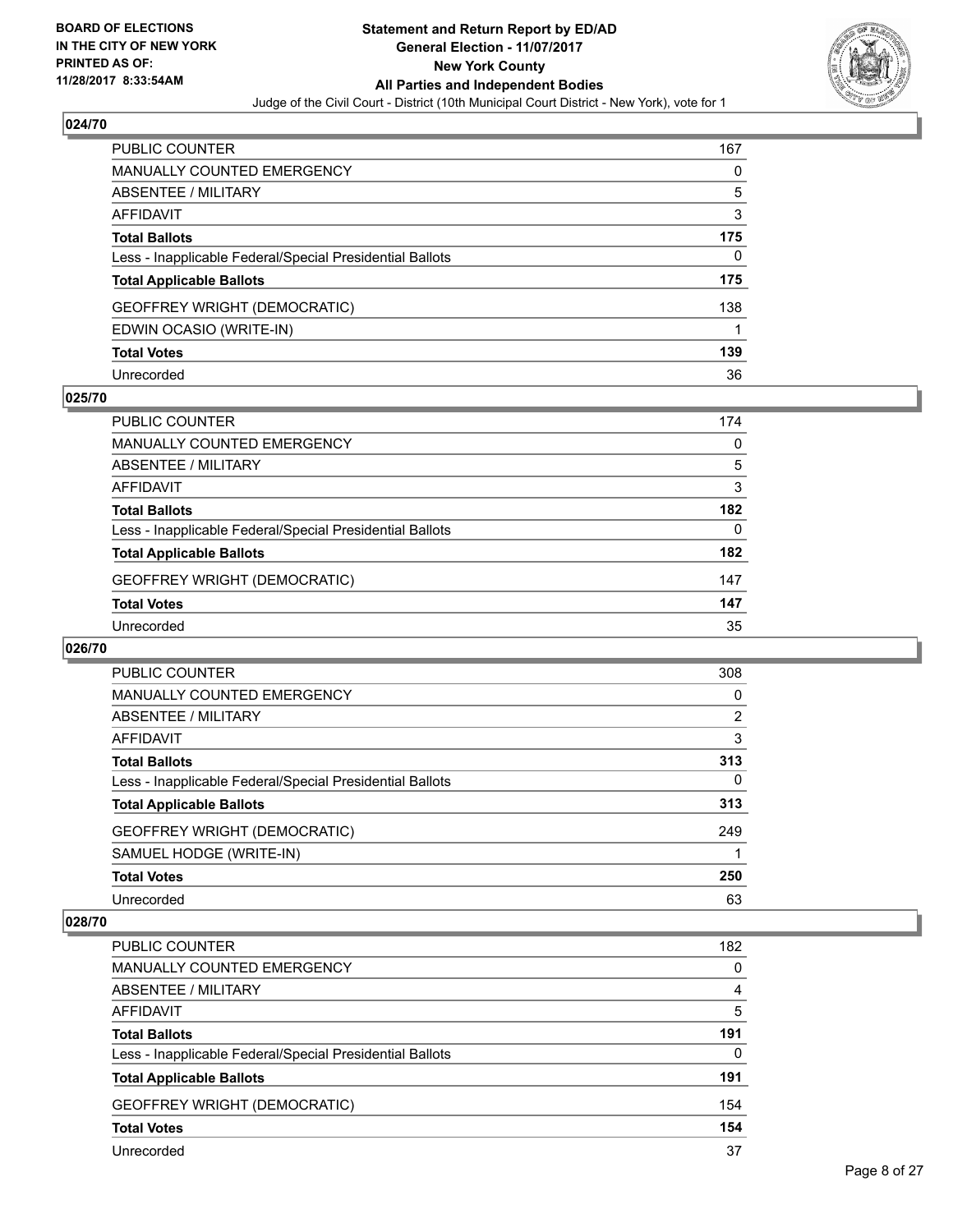

| <b>PUBLIC COUNTER</b>                                    | 199 |
|----------------------------------------------------------|-----|
| <b>MANUALLY COUNTED EMERGENCY</b>                        | 0   |
| ABSENTEE / MILITARY                                      | 6   |
| AFFIDAVIT                                                | 5   |
| <b>Total Ballots</b>                                     | 210 |
| Less - Inapplicable Federal/Special Presidential Ballots | 0   |
| <b>Total Applicable Ballots</b>                          | 210 |
| <b>GEOFFREY WRIGHT (DEMOCRATIC)</b>                      | 154 |
| BILL PERKINS (WRITE-IN)                                  |     |
| UNATTRIBUTABLE WRITE-IN (WRITE-IN)                       |     |
| <b>Total Votes</b>                                       | 156 |
| Unrecorded                                               | 54  |

#### **030/70**

| PUBLIC COUNTER                                           | 141      |
|----------------------------------------------------------|----------|
| MANUALLY COUNTED EMERGENCY                               | 0        |
| ABSENTEE / MILITARY                                      | 11       |
| AFFIDAVIT                                                | 2        |
| <b>Total Ballots</b>                                     | 154      |
| Less - Inapplicable Federal/Special Presidential Ballots | $\Omega$ |
| <b>Total Applicable Ballots</b>                          | 154      |
| <b>GEOFFREY WRIGHT (DEMOCRATIC)</b>                      | 117      |
| <b>Total Votes</b>                                       | 117      |
| Unrecorded                                               | 37       |

#### **031/70**

| <b>PUBLIC COUNTER</b>                                    | 181 |
|----------------------------------------------------------|-----|
| MANUALLY COUNTED EMERGENCY                               | 0   |
| ABSENTEE / MILITARY                                      | 2   |
| AFFIDAVIT                                                |     |
| <b>Total Ballots</b>                                     | 184 |
| Less - Inapplicable Federal/Special Presidential Ballots | 0   |
| <b>Total Applicable Ballots</b>                          | 184 |
| <b>GEOFFREY WRIGHT (DEMOCRATIC)</b>                      | 142 |
| <b>Total Votes</b>                                       | 142 |
| Unrecorded                                               | 42  |

| <b>PUBLIC COUNTER</b>                                    | 148 |
|----------------------------------------------------------|-----|
| MANUALLY COUNTED EMERGENCY                               | 0   |
| ABSENTEE / MILITARY                                      | 6   |
| AFFIDAVIT                                                | 4   |
| <b>Total Ballots</b>                                     | 158 |
| Less - Inapplicable Federal/Special Presidential Ballots | 0   |
| <b>Total Applicable Ballots</b>                          | 158 |
| <b>GEOFFREY WRIGHT (DEMOCRATIC)</b>                      | 122 |
| <b>Total Votes</b>                                       | 122 |
| Unrecorded                                               | 36  |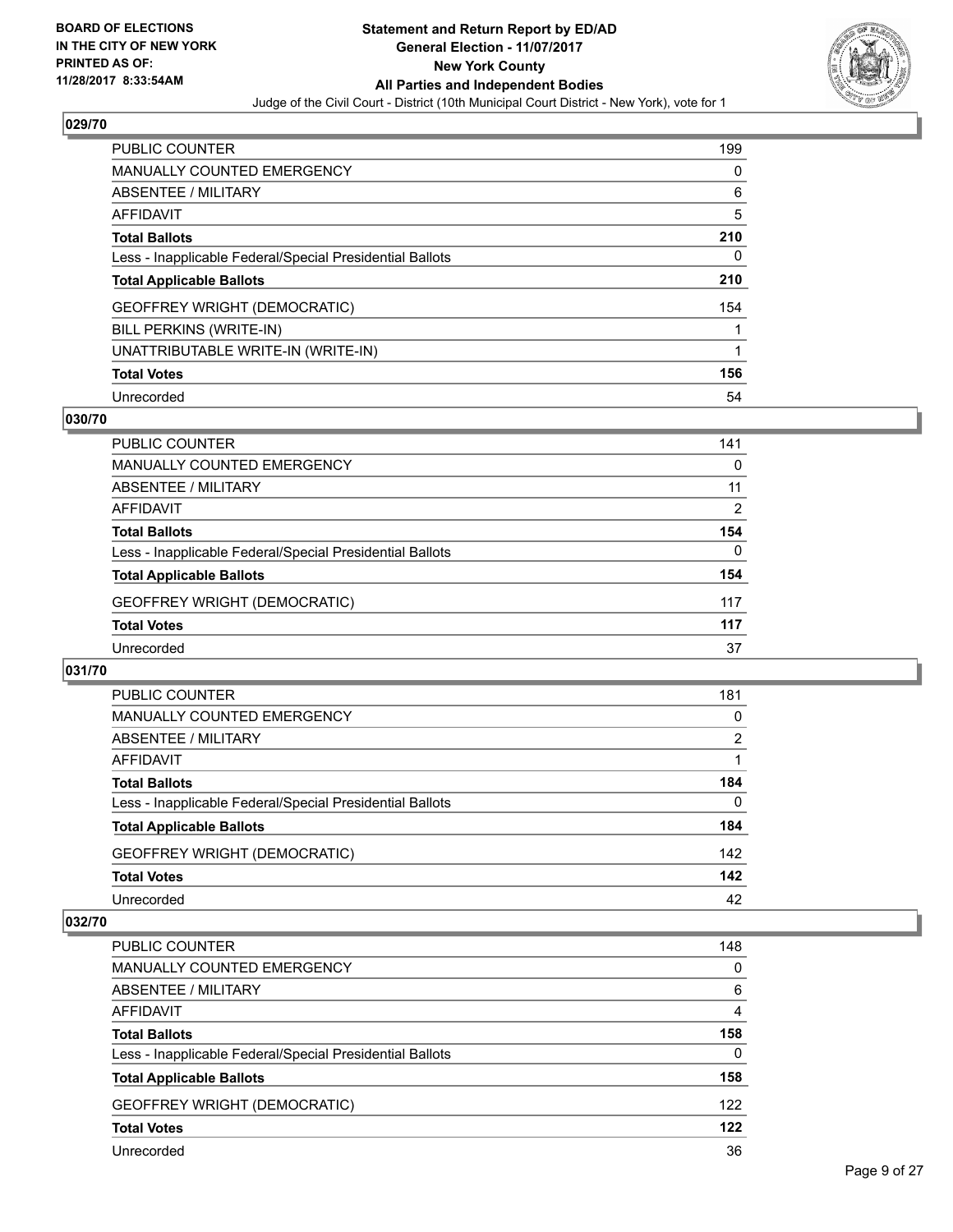

| PUBLIC COUNTER                                           | 227 |
|----------------------------------------------------------|-----|
| <b>MANUALLY COUNTED EMERGENCY</b>                        | 0   |
| ABSENTEE / MILITARY                                      | 11  |
| <b>AFFIDAVIT</b>                                         | 5   |
| <b>Total Ballots</b>                                     | 243 |
| Less - Inapplicable Federal/Special Presidential Ballots | 0   |
| <b>Total Applicable Ballots</b>                          | 243 |
| <b>GEOFFREY WRIGHT (DEMOCRATIC)</b>                      | 190 |
| WEANOM VOX BRAUN (WRITE-IN)                              |     |
| <b>Total Votes</b>                                       | 191 |
| Unrecorded                                               | 52  |

#### **034/70**

| <b>PUBLIC COUNTER</b>                                    | 236 |
|----------------------------------------------------------|-----|
| MANUALLY COUNTED EMERGENCY                               | 0   |
| ABSENTEE / MILITARY                                      | 13  |
| AFFIDAVIT                                                | 3   |
| <b>Total Ballots</b>                                     | 252 |
| Less - Inapplicable Federal/Special Presidential Ballots | 0   |
| <b>Total Applicable Ballots</b>                          | 252 |
| <b>GEOFFREY WRIGHT (DEMOCRATIC)</b>                      | 187 |
| <b>Total Votes</b>                                       | 187 |
| Unrecorded                                               | 65  |

#### **035/70**

| <b>PUBLIC COUNTER</b>                                    | 268 |
|----------------------------------------------------------|-----|
| MANUALLY COUNTED EMERGENCY                               | 0   |
| ABSENTEE / MILITARY                                      | 7   |
| AFFIDAVIT                                                | 10  |
| <b>Total Ballots</b>                                     | 285 |
| Less - Inapplicable Federal/Special Presidential Ballots | 0   |
| <b>Total Applicable Ballots</b>                          | 285 |
| <b>GEOFFREY WRIGHT (DEMOCRATIC)</b>                      | 225 |
| NATHANIEL MURRAY (WRITE-IN)                              |     |
| <b>Total Votes</b>                                       | 226 |
| Unrecorded                                               | 59  |

| <b>PUBLIC COUNTER</b>                                    | 252 |
|----------------------------------------------------------|-----|
| MANUALLY COUNTED EMERGENCY                               | 0   |
| ABSENTEE / MILITARY                                      | 15  |
| AFFIDAVIT                                                | 3   |
| <b>Total Ballots</b>                                     | 270 |
| Less - Inapplicable Federal/Special Presidential Ballots | 0   |
| <b>Total Applicable Ballots</b>                          | 270 |
| <b>GEOFFREY WRIGHT (DEMOCRATIC)</b>                      | 207 |
| <b>Total Votes</b>                                       | 207 |
| Unrecorded                                               | 63  |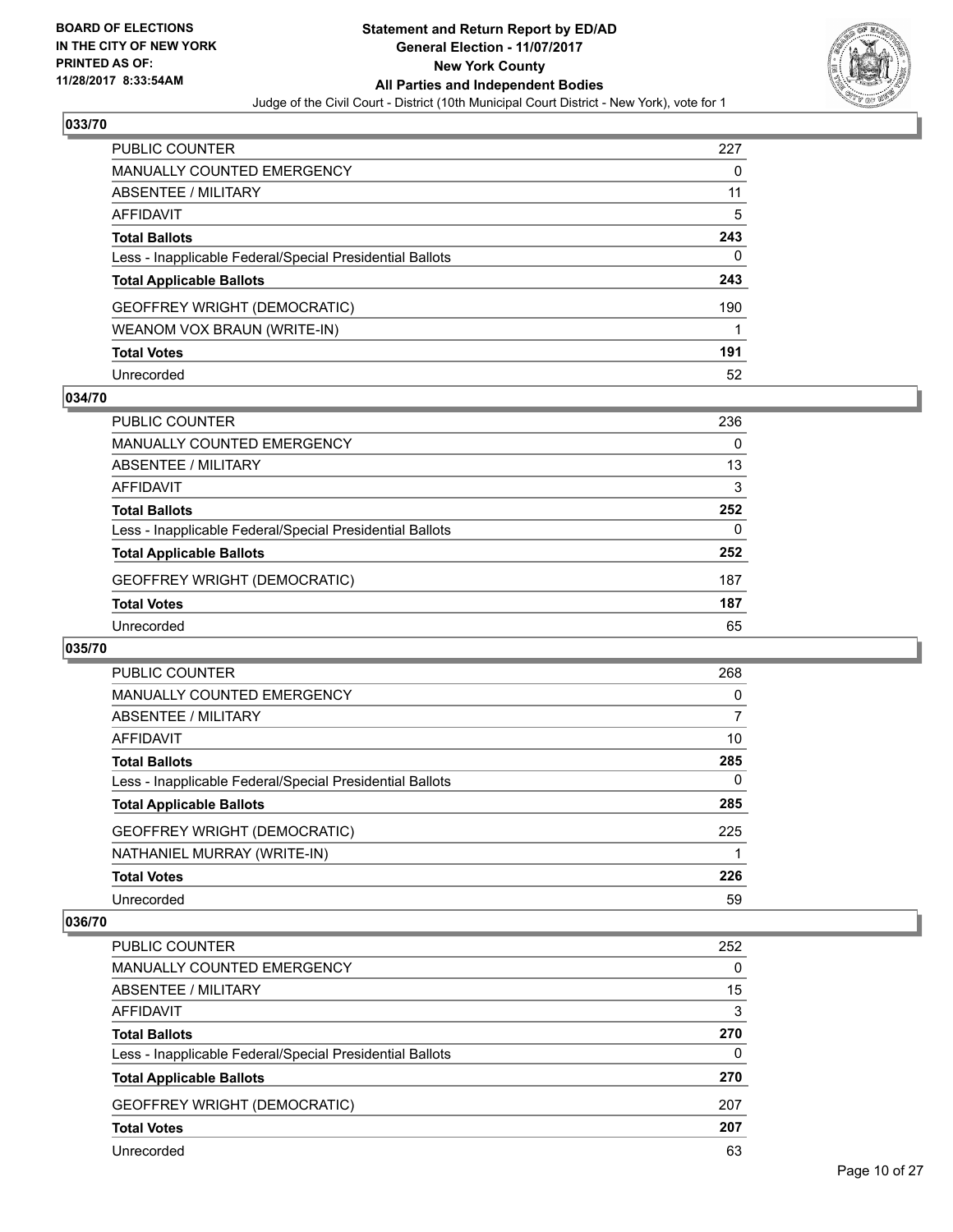

| <b>PUBLIC COUNTER</b>                                    | 377 |
|----------------------------------------------------------|-----|
| MANUALLY COUNTED EMERGENCY                               | 0   |
| ABSENTEE / MILITARY                                      | 13  |
| AFFIDAVIT                                                | 5   |
| <b>Total Ballots</b>                                     | 395 |
| Less - Inapplicable Federal/Special Presidential Ballots | 0   |
| <b>Total Applicable Ballots</b>                          | 395 |
| <b>GEOFFREY WRIGHT (DEMOCRATIC)</b>                      | 306 |
| <b>Total Votes</b>                                       | 306 |
| Unrecorded                                               | 89  |

#### **041/70**

| <b>PUBLIC COUNTER</b>                                    | 356 |
|----------------------------------------------------------|-----|
| <b>MANUALLY COUNTED EMERGENCY</b>                        | 0   |
| ABSENTEE / MILITARY                                      | 16  |
| AFFIDAVIT                                                | 7   |
| <b>Total Ballots</b>                                     | 379 |
| Less - Inapplicable Federal/Special Presidential Ballots | 0   |
| <b>Total Applicable Ballots</b>                          | 379 |
| <b>GEOFFREY WRIGHT (DEMOCRATIC)</b>                      | 296 |
| KEITH WRIGHT (WRITE-IN)                                  |     |
| SARAH MILLS (WRITE-IN)                                   |     |
| UNATTRIBUTABLE WRITE-IN (WRITE-IN)                       |     |
| <b>Total Votes</b>                                       | 299 |
| Unrecorded                                               | 80  |
|                                                          |     |

| <b>PUBLIC COUNTER</b>                                    | 299 |
|----------------------------------------------------------|-----|
| MANUALLY COUNTED EMERGENCY                               | 0   |
| ABSENTEE / MILITARY                                      | 15  |
| AFFIDAVIT                                                | 7   |
| <b>Total Ballots</b>                                     | 321 |
| Less - Inapplicable Federal/Special Presidential Ballots | 0   |
| <b>Total Applicable Ballots</b>                          | 321 |
| <b>GEOFFREY WRIGHT (DEMOCRATIC)</b>                      | 247 |
| JALEESA MYERS (WRITE-IN)                                 |     |
| <b>Total Votes</b>                                       | 248 |
| Unrecorded                                               | 73  |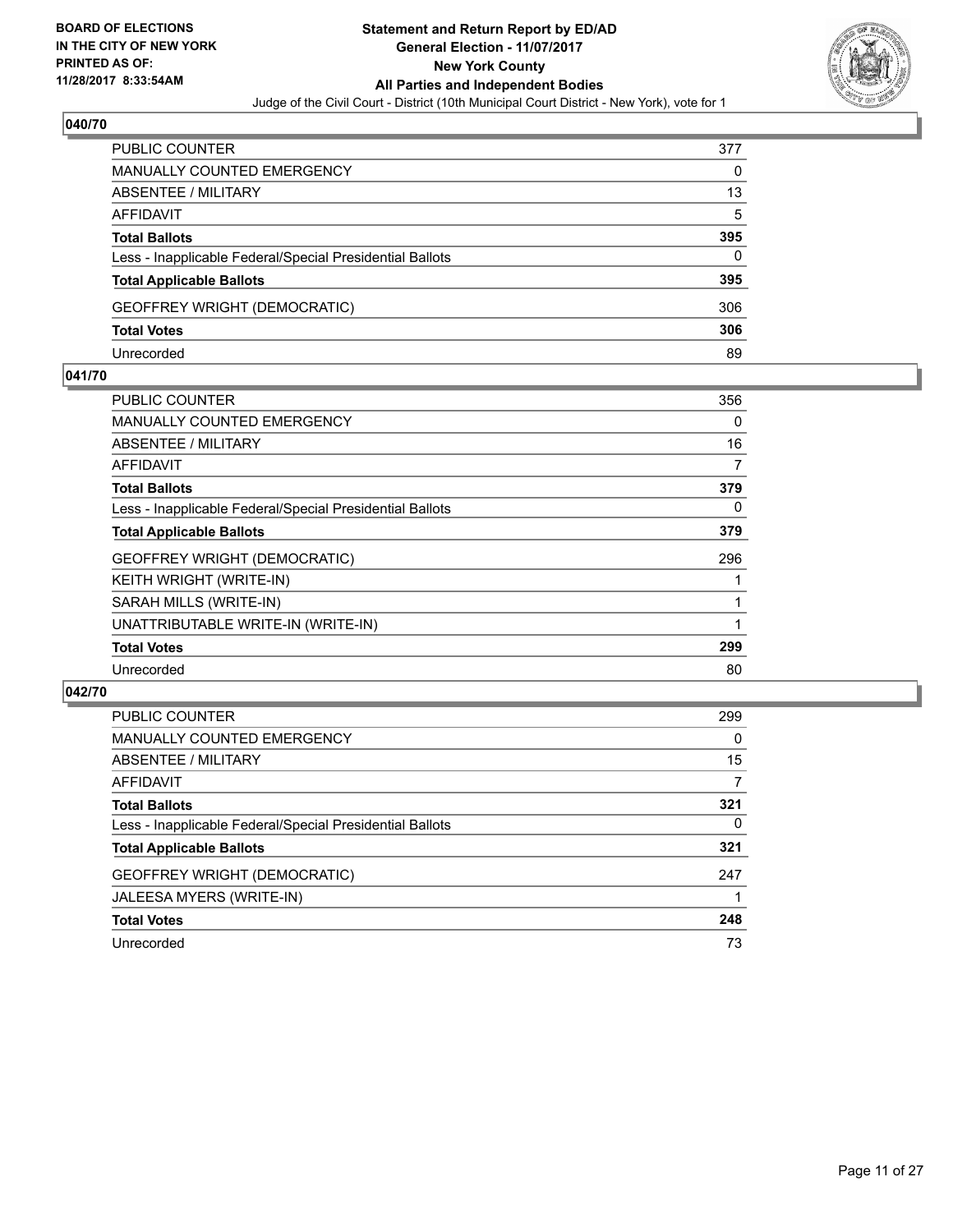

| <b>PUBLIC COUNTER</b>                                    | 265 |
|----------------------------------------------------------|-----|
| <b>MANUALLY COUNTED EMERGENCY</b>                        | 0   |
| <b>ABSENTEE / MILITARY</b>                               | 10  |
| <b>AFFIDAVIT</b>                                         | 3   |
| <b>Total Ballots</b>                                     | 278 |
| Less - Inapplicable Federal/Special Presidential Ballots | 0   |
| <b>Total Applicable Ballots</b>                          | 278 |
| GEOFFREY WRIGHT (DEMOCRATIC)                             | 228 |
| <b>VUMA SHONGNE (WRITE-IN)</b>                           |     |
| <b>Total Votes</b>                                       | 229 |
| Unrecorded                                               | 49  |

#### **044/70**

| <b>PUBLIC COUNTER</b>                                    | 311 |
|----------------------------------------------------------|-----|
| MANUALLY COUNTED EMERGENCY                               | 0   |
| ABSENTEE / MILITARY                                      | 13  |
| AFFIDAVIT                                                | 6   |
| <b>Total Ballots</b>                                     | 330 |
| Less - Inapplicable Federal/Special Presidential Ballots | 0   |
| <b>Total Applicable Ballots</b>                          | 330 |
| <b>GEOFFREY WRIGHT (DEMOCRATIC)</b>                      | 261 |
| DEVIN BALKIN (WRITE-IN)                                  |     |
| <b>Total Votes</b>                                       | 262 |
| Unrecorded                                               | 68  |

| PUBLIC COUNTER                                           | 247 |
|----------------------------------------------------------|-----|
| <b>MANUALLY COUNTED EMERGENCY</b>                        | 0   |
| ABSENTEE / MILITARY                                      | 8   |
| AFFIDAVIT                                                | 7   |
| <b>Total Ballots</b>                                     | 262 |
| Less - Inapplicable Federal/Special Presidential Ballots | 0   |
| <b>Total Applicable Ballots</b>                          | 262 |
| <b>GEOFFREY WRIGHT (DEMOCRATIC)</b>                      | 196 |
| <b>GRAHAM DUFF (WRITE-IN)</b>                            |     |
| SUNDHE MOSES (WRITE-IN)                                  | 1   |
| UNATTRIBUTABLE WRITE-IN (WRITE-IN)                       | 1   |
| <b>Total Votes</b>                                       | 199 |
| Unrecorded                                               | 63  |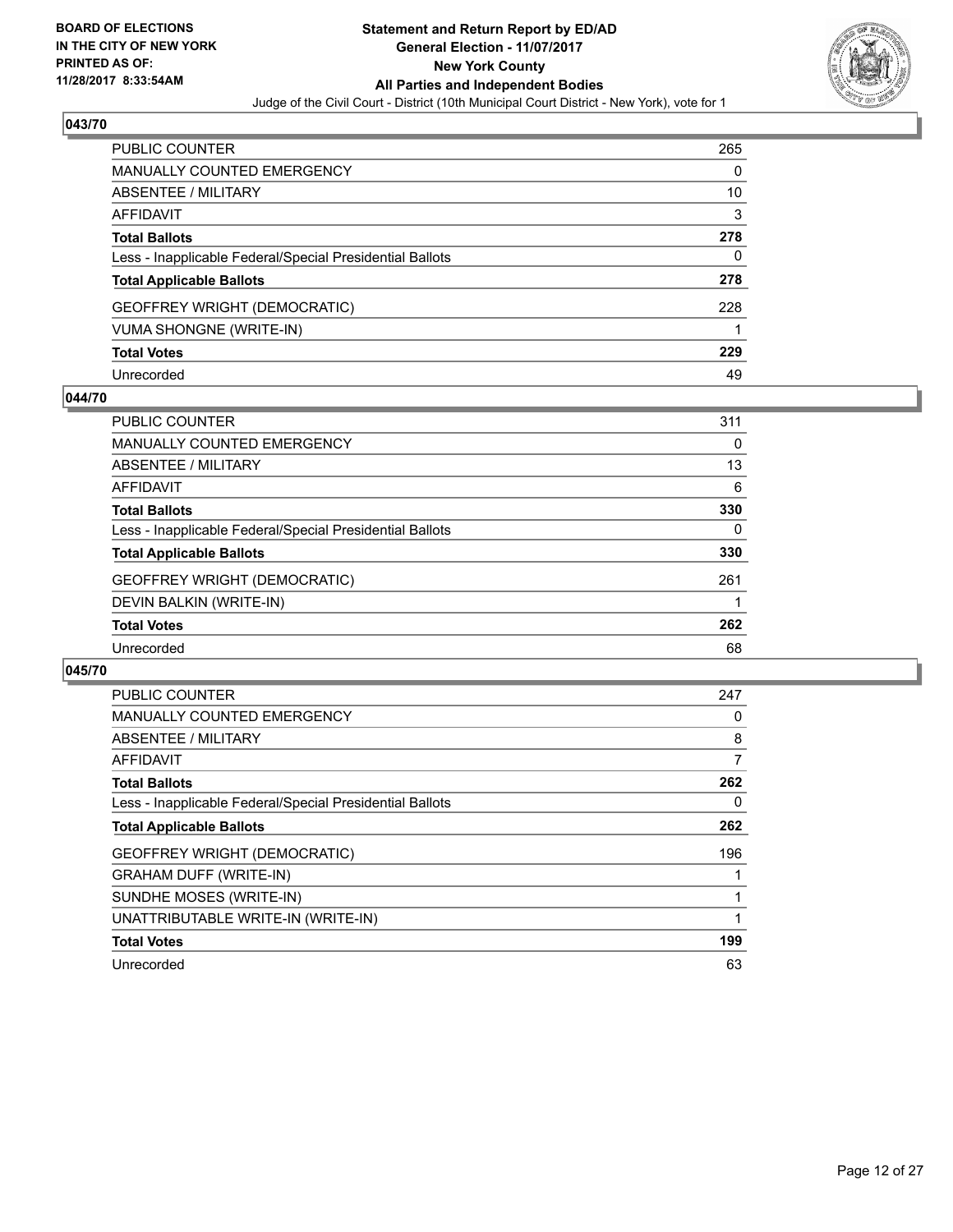

| <b>PUBLIC COUNTER</b>                                    | 200 |
|----------------------------------------------------------|-----|
| <b>MANUALLY COUNTED EMERGENCY</b>                        | 0   |
| ABSENTEE / MILITARY                                      | 28  |
| AFFIDAVIT                                                | 4   |
| <b>Total Ballots</b>                                     | 232 |
| Less - Inapplicable Federal/Special Presidential Ballots | 0   |
| <b>Total Applicable Ballots</b>                          | 232 |
| <b>GEOFFREY WRIGHT (DEMOCRATIC)</b>                      | 172 |
| <b>Total Votes</b>                                       | 172 |
| Unrecorded                                               | 60  |

#### **049/70**

| <b>PUBLIC COUNTER</b>                                    | 137 |
|----------------------------------------------------------|-----|
| <b>MANUALLY COUNTED EMERGENCY</b>                        | 0   |
| ABSENTEE / MILITARY                                      | 3   |
| AFFIDAVIT                                                | 4   |
| <b>Total Ballots</b>                                     | 144 |
| Less - Inapplicable Federal/Special Presidential Ballots | 0   |
| <b>Total Applicable Ballots</b>                          | 144 |
| <b>GEOFFREY WRIGHT (DEMOCRATIC)</b>                      | 114 |
| HAKEEM BROWDER (WRITE-IN)                                |     |
| <b>Total Votes</b>                                       | 115 |
| Unrecorded                                               | 29  |
|                                                          |     |

#### **050/70**

| <b>PUBLIC COUNTER</b>                                    | 321      |
|----------------------------------------------------------|----------|
| <b>MANUALLY COUNTED EMERGENCY</b>                        | 0        |
| ABSENTEE / MILITARY                                      | 9        |
| AFFIDAVIT                                                | 8        |
| <b>Total Ballots</b>                                     | 338      |
| Less - Inapplicable Federal/Special Presidential Ballots | $\Omega$ |
| <b>Total Applicable Ballots</b>                          | 338      |
| <b>GEOFFREY WRIGHT (DEMOCRATIC)</b>                      | 268      |
| <b>Total Votes</b>                                       | 268      |
| Unrecorded                                               | 70       |

| <b>PUBLIC COUNTER</b>                                    | 144            |
|----------------------------------------------------------|----------------|
| <b>MANUALLY COUNTED EMERGENCY</b>                        | 0              |
| ABSENTEE / MILITARY                                      | 3              |
| AFFIDAVIT                                                | $\overline{2}$ |
| <b>Total Ballots</b>                                     | 149            |
| Less - Inapplicable Federal/Special Presidential Ballots | $\Omega$       |
| <b>Total Applicable Ballots</b>                          | 149            |
| <b>GEOFFREY WRIGHT (DEMOCRATIC)</b>                      | 115            |
| <b>Total Votes</b>                                       | 115            |
| Unrecorded                                               | 34             |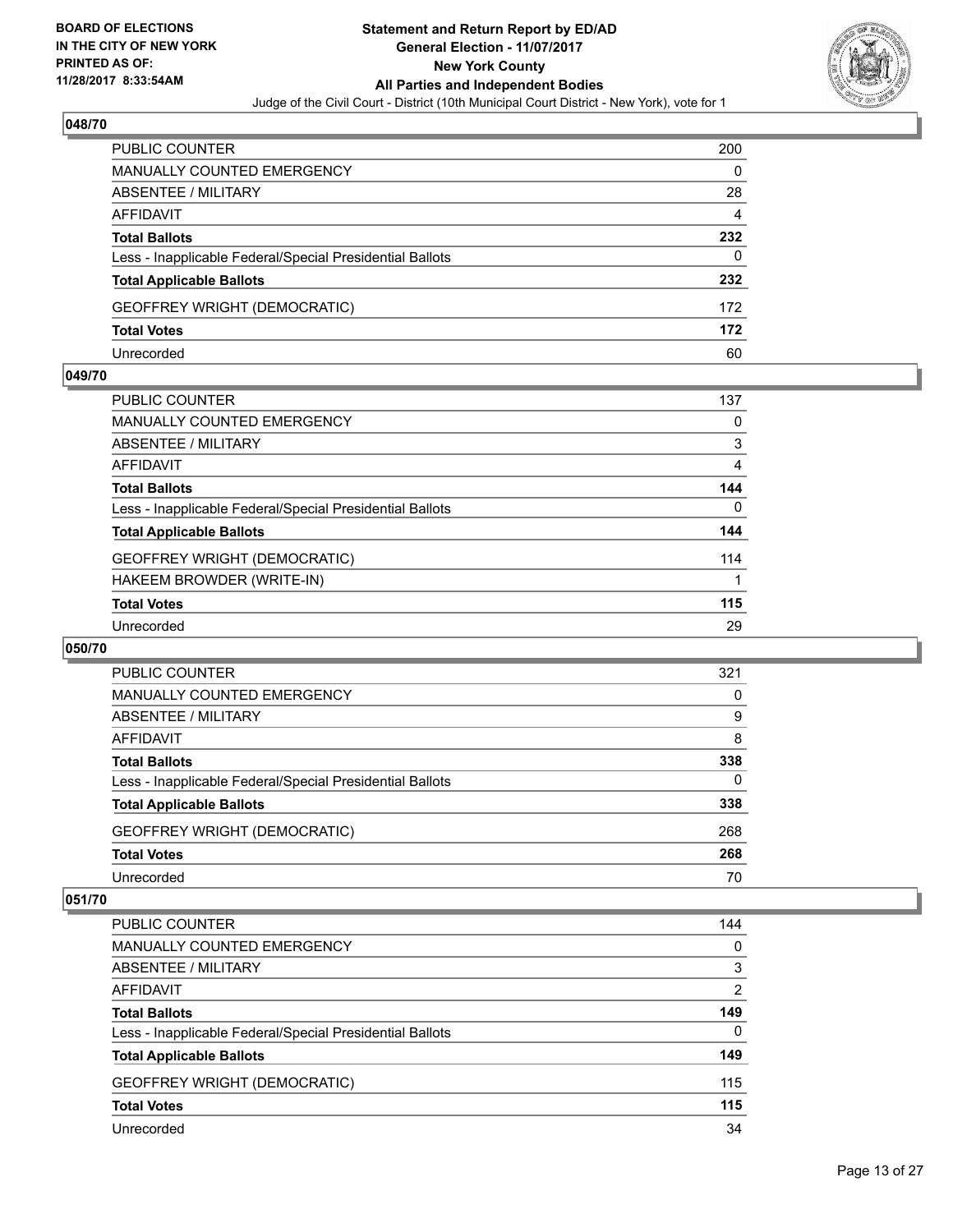

| <b>PUBLIC COUNTER</b>                                    | 243 |
|----------------------------------------------------------|-----|
| <b>MANUALLY COUNTED EMERGENCY</b>                        | 0   |
| <b>ABSENTEE / MILITARY</b>                               | 8   |
| <b>AFFIDAVIT</b>                                         | 2   |
| <b>Total Ballots</b>                                     | 253 |
| Less - Inapplicable Federal/Special Presidential Ballots | 0   |
| <b>Total Applicable Ballots</b>                          | 253 |
| <b>GEOFFREY WRIGHT (DEMOCRATIC)</b>                      | 207 |
| <b>MAURICE BROWN (WRITE-IN)</b>                          |     |
| <b>Total Votes</b>                                       | 208 |
| Unrecorded                                               | 45  |

#### **053/70**

| <b>PUBLIC COUNTER</b>                                    | 243 |
|----------------------------------------------------------|-----|
| <b>MANUALLY COUNTED EMERGENCY</b>                        | 0   |
| ABSENTEE / MILITARY                                      | 10  |
| AFFIDAVIT                                                | 0   |
| <b>Total Ballots</b>                                     | 253 |
| Less - Inapplicable Federal/Special Presidential Ballots | 0   |
| <b>Total Applicable Ballots</b>                          | 253 |
| <b>GEOFFREY WRIGHT (DEMOCRATIC)</b>                      | 197 |
| <b>Total Votes</b>                                       | 197 |
| Unrecorded                                               | 56  |

| PUBLIC COUNTER                                           | 281 |
|----------------------------------------------------------|-----|
| <b>MANUALLY COUNTED EMERGENCY</b>                        | 0   |
| ABSENTEE / MILITARY                                      | 8   |
| AFFIDAVIT                                                | 4   |
| <b>Total Ballots</b>                                     | 293 |
| Less - Inapplicable Federal/Special Presidential Ballots | 0   |
| <b>Total Applicable Ballots</b>                          | 293 |
| <b>GEOFFREY WRIGHT (DEMOCRATIC)</b>                      | 232 |
| <b>Total Votes</b>                                       | 232 |
| Unrecorded                                               | 61  |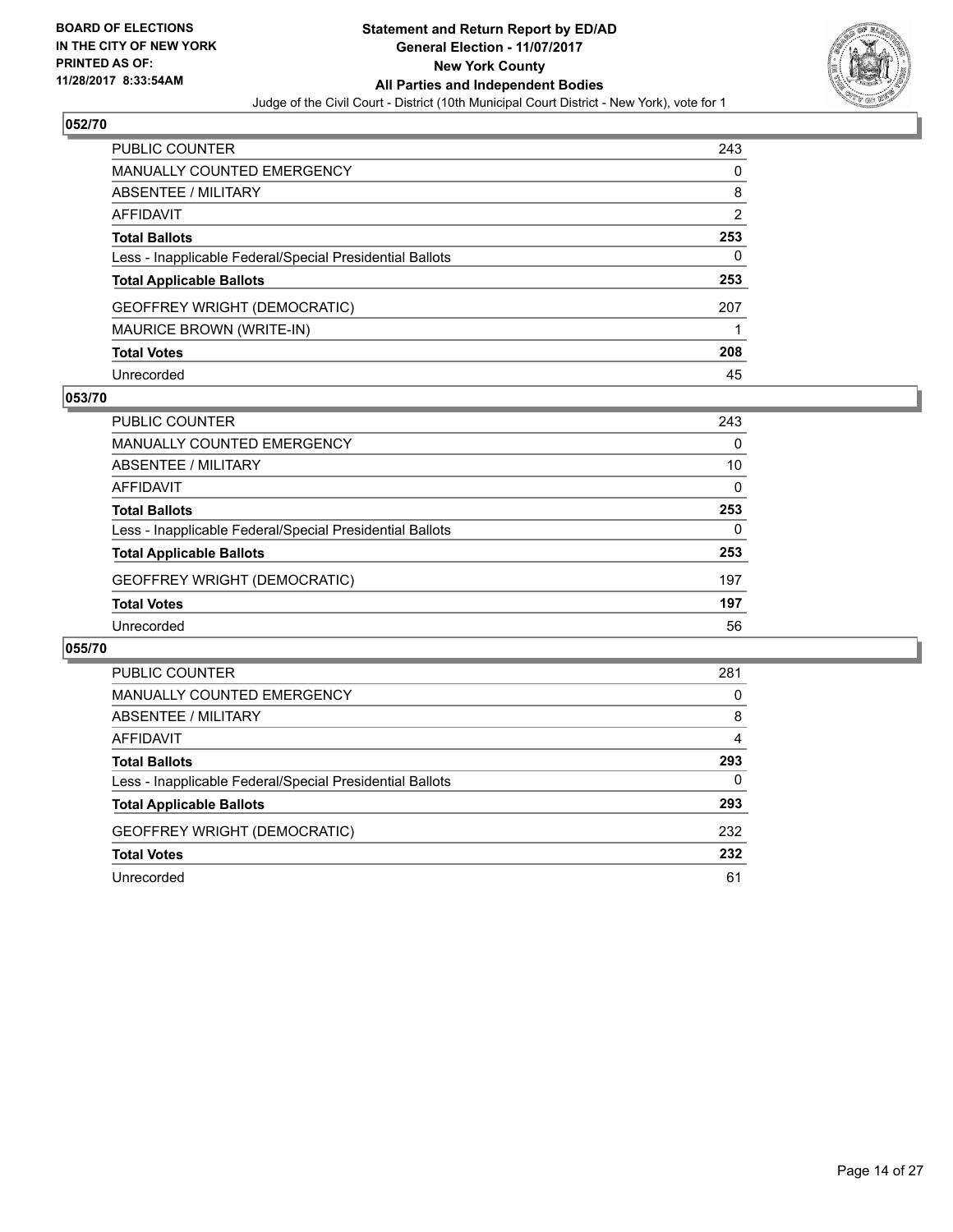

| <b>PUBLIC COUNTER</b>                                    | 186 |
|----------------------------------------------------------|-----|
| <b>MANUALLY COUNTED EMERGENCY</b>                        | 0   |
| ABSENTEE / MILITARY                                      |     |
| AFFIDAVIT                                                | 3   |
| <b>Total Ballots</b>                                     | 196 |
| Less - Inapplicable Federal/Special Presidential Ballots | 0   |
| <b>Total Applicable Ballots</b>                          | 196 |
| <b>GEOFFREY WRIGHT (DEMOCRATIC)</b>                      | 168 |
| CALVIN BECKETT (WRITE-IN)                                |     |
| UNATTRIBUTABLE WRITE-IN (WRITE-IN)                       |     |
| <b>Total Votes</b>                                       | 170 |
| Unrecorded                                               | 26  |

#### **057/70**

| <b>PUBLIC COUNTER</b>                                    | 175      |
|----------------------------------------------------------|----------|
| MANUALLY COUNTED EMERGENCY                               | 0        |
| ABSENTEE / MILITARY                                      | 6        |
| AFFIDAVIT                                                | 3        |
| <b>Total Ballots</b>                                     | 184      |
| Less - Inapplicable Federal/Special Presidential Ballots | $\Omega$ |
| <b>Total Applicable Ballots</b>                          | 184      |
| <b>GEOFFREY WRIGHT (DEMOCRATIC)</b>                      | 147      |
| <b>Total Votes</b>                                       | 147      |
| Unrecorded                                               | 37       |

#### **058/70**

| <b>PUBLIC COUNTER</b>                                    | 220 |
|----------------------------------------------------------|-----|
| <b>MANUALLY COUNTED EMERGENCY</b>                        | 0   |
| ABSENTEE / MILITARY                                      | 11  |
| AFFIDAVIT                                                | 6   |
| <b>Total Ballots</b>                                     | 237 |
| Less - Inapplicable Federal/Special Presidential Ballots | 0   |
| <b>Total Applicable Ballots</b>                          | 237 |
| <b>GEOFFREY WRIGHT (DEMOCRATIC)</b>                      | 168 |
| <b>Total Votes</b>                                       | 168 |
| Unrecorded                                               | 69  |

| <b>PUBLIC COUNTER</b>                                    | 144      |
|----------------------------------------------------------|----------|
| <b>MANUALLY COUNTED EMERGENCY</b>                        | 0        |
| ABSENTEE / MILITARY                                      | 11       |
| AFFIDAVIT                                                | 8        |
| <b>Total Ballots</b>                                     | 163      |
| Less - Inapplicable Federal/Special Presidential Ballots | $\Omega$ |
| <b>Total Applicable Ballots</b>                          | 163      |
| GEOFFREY WRIGHT (DEMOCRATIC)                             | 127      |
| <b>Total Votes</b>                                       | 127      |
| Unrecorded                                               | 36       |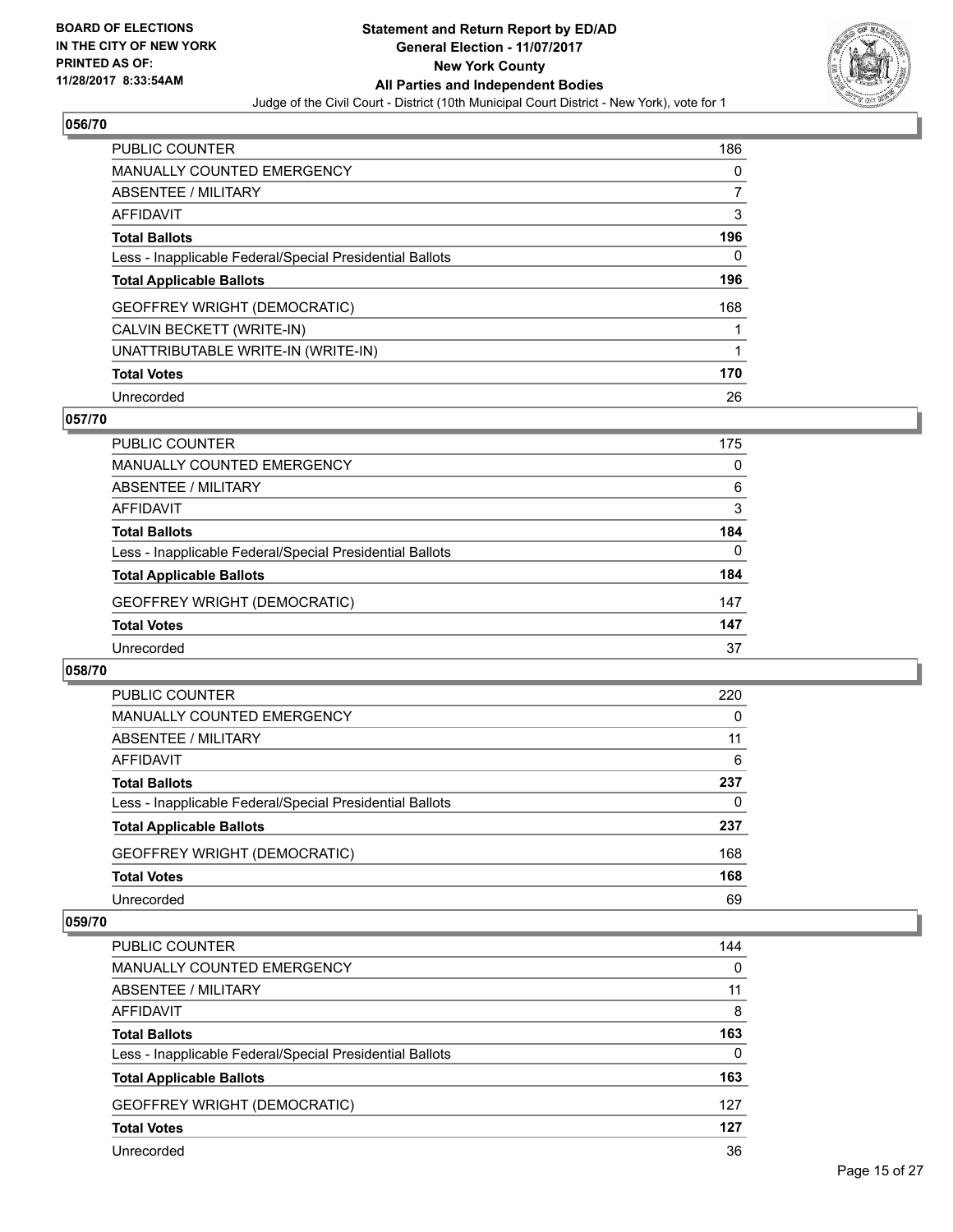

| PUBLIC COUNTER                                           | 131   |
|----------------------------------------------------------|-------|
| <b>MANUALLY COUNTED EMERGENCY</b>                        | 0     |
| <b>ABSENTEE / MILITARY</b>                               | 10    |
| <b>AFFIDAVIT</b>                                         | 3     |
| <b>Total Ballots</b>                                     | 144   |
| Less - Inapplicable Federal/Special Presidential Ballots | 0     |
| <b>Total Applicable Ballots</b>                          | 144   |
| <b>GEOFFREY WRIGHT (DEMOCRATIC)</b>                      | 111   |
| LYN ROBINSON (WRITE-IN)                                  |       |
| <b>Total Votes</b>                                       | $112$ |
| Unrecorded                                               | 32    |

#### **061/70**

| <b>PUBLIC COUNTER</b>                                    | 173 |
|----------------------------------------------------------|-----|
| MANUALLY COUNTED EMERGENCY                               | 0   |
| ABSENTEE / MILITARY                                      | 11  |
| AFFIDAVIT                                                | 3   |
| <b>Total Ballots</b>                                     | 187 |
| Less - Inapplicable Federal/Special Presidential Ballots | 0   |
| <b>Total Applicable Ballots</b>                          | 187 |
| <b>GEOFFREY WRIGHT (DEMOCRATIC)</b>                      | 137 |
| <b>Total Votes</b>                                       | 137 |
| Unrecorded                                               | 50  |

#### **062/70**

| PUBLIC COUNTER                                           | 221 |
|----------------------------------------------------------|-----|
| <b>MANUALLY COUNTED EMERGENCY</b>                        | 0   |
| <b>ABSENTEE / MILITARY</b>                               | 8   |
| AFFIDAVIT                                                | 5   |
| <b>Total Ballots</b>                                     | 234 |
| Less - Inapplicable Federal/Special Presidential Ballots | 0   |
| <b>Total Applicable Ballots</b>                          | 234 |
| <b>GEOFFREY WRIGHT (DEMOCRATIC)</b>                      | 177 |
| <b>Total Votes</b>                                       | 177 |
| Unrecorded                                               | 57  |

| PUBLIC COUNTER                                           | 202 |
|----------------------------------------------------------|-----|
| <b>MANUALLY COUNTED EMERGENCY</b>                        | 0   |
| <b>ABSENTEE / MILITARY</b>                               | 16  |
| AFFIDAVIT                                                | 0   |
| <b>Total Ballots</b>                                     | 218 |
| Less - Inapplicable Federal/Special Presidential Ballots | 0   |
| <b>Total Applicable Ballots</b>                          | 218 |
| GEOFFREY WRIGHT (DEMOCRATIC)                             | 191 |
| <b>Total Votes</b>                                       | 191 |
| Unrecorded                                               | 27  |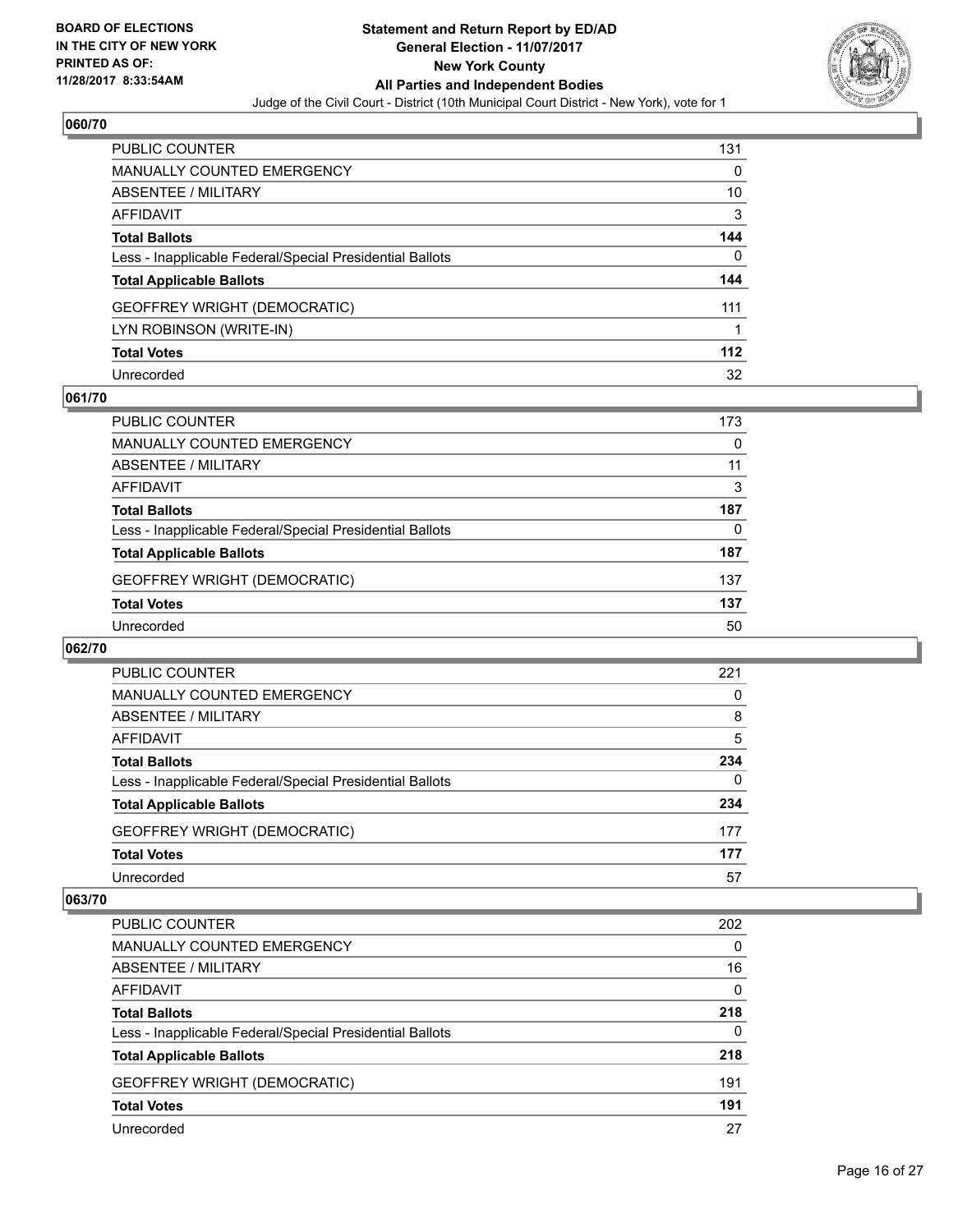

| <b>PUBLIC COUNTER</b>                                    | 213 |
|----------------------------------------------------------|-----|
| MANUALLY COUNTED EMERGENCY                               | 0   |
| ABSENTEE / MILITARY                                      | 5   |
| AFFIDAVIT                                                | 2   |
| <b>Total Ballots</b>                                     | 220 |
| Less - Inapplicable Federal/Special Presidential Ballots | 0   |
|                                                          |     |
| <b>Total Applicable Ballots</b>                          | 220 |
| <b>GEOFFREY WRIGHT (DEMOCRATIC)</b>                      | 170 |
| ADENA ABRAMSON (WRITE-IN)                                |     |
| UNATTRIBUTABLE WRITE-IN (WRITE-IN)                       |     |
| <b>Total Votes</b>                                       | 172 |

#### **092/70**

| <b>PUBLIC COUNTER</b>                                    | 209 |
|----------------------------------------------------------|-----|
| MANUALLY COUNTED EMERGENCY                               | 0   |
| ABSENTEE / MILITARY                                      | 5   |
| AFFIDAVIT                                                |     |
| <b>Total Ballots</b>                                     | 215 |
| Less - Inapplicable Federal/Special Presidential Ballots | 0   |
| <b>Total Applicable Ballots</b>                          | 215 |
| <b>GEOFFREY WRIGHT (DEMOCRATIC)</b>                      | 163 |
| <b>Total Votes</b>                                       | 163 |
| Unrecorded                                               | 52  |

| PUBLIC COUNTER                                           | 196 |
|----------------------------------------------------------|-----|
| <b>MANUALLY COUNTED EMERGENCY</b>                        | 0   |
| <b>ABSENTEE / MILITARY</b>                               | 5   |
| AFFIDAVIT                                                |     |
| <b>Total Ballots</b>                                     | 202 |
| Less - Inapplicable Federal/Special Presidential Ballots | 0   |
| <b>Total Applicable Ballots</b>                          | 202 |
| <b>GEOFFREY WRIGHT (DEMOCRATIC)</b>                      | 156 |
| <b>Total Votes</b>                                       | 156 |
| Unrecorded                                               | 46  |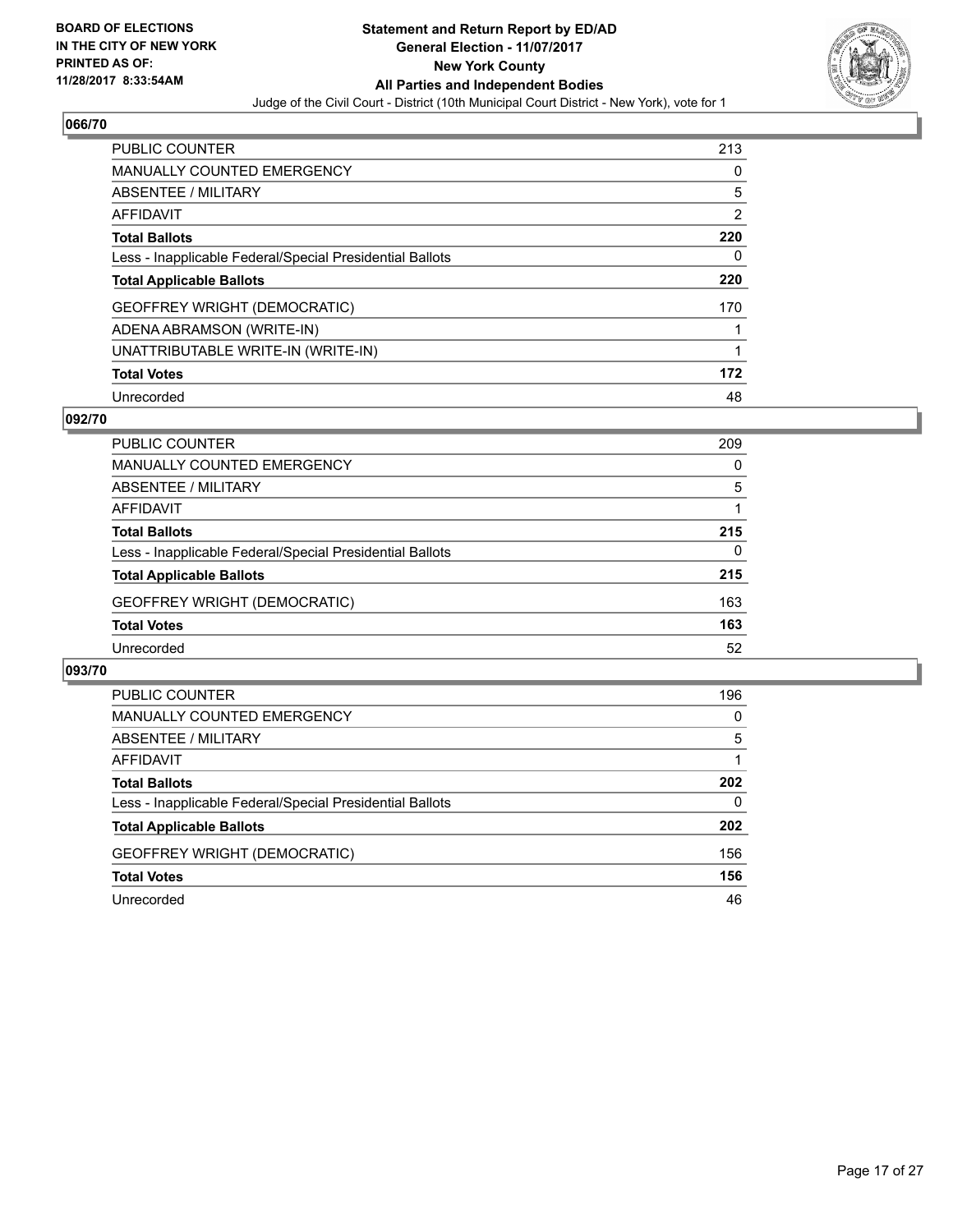

| <b>PUBLIC COUNTER</b>                                    | 227 |
|----------------------------------------------------------|-----|
| <b>MANUALLY COUNTED EMERGENCY</b>                        | 0   |
| <b>ABSENTEE / MILITARY</b>                               | 11  |
| <b>AFFIDAVIT</b>                                         | 4   |
| <b>Total Ballots</b>                                     | 242 |
| Less - Inapplicable Federal/Special Presidential Ballots | 0   |
| <b>Total Applicable Ballots</b>                          | 242 |
| <b>GEOFFREY WRIGHT (DEMOCRATIC)</b>                      | 198 |
| AKEEM BROWDER (WRITE-IN)                                 |     |
| <b>Total Votes</b>                                       | 199 |
| Unrecorded                                               | 43  |

#### **100/70**

| <b>PUBLIC COUNTER</b>                                    | 206 |
|----------------------------------------------------------|-----|
| MANUALLY COUNTED EMERGENCY                               | 0   |
| ABSENTEE / MILITARY                                      | 6   |
| AFFIDAVIT                                                | 9   |
| <b>Total Ballots</b>                                     | 221 |
| Less - Inapplicable Federal/Special Presidential Ballots | 0   |
| <b>Total Applicable Ballots</b>                          | 221 |
| <b>GEOFFREY WRIGHT (DEMOCRATIC)</b>                      | 174 |
| <b>Total Votes</b>                                       | 174 |
| Unrecorded                                               | 47  |

| <b>PUBLIC COUNTER</b>                                    | 180 |
|----------------------------------------------------------|-----|
| <b>MANUALLY COUNTED EMERGENCY</b>                        | 0   |
| ABSENTEE / MILITARY                                      | 4   |
| AFFIDAVIT                                                |     |
| <b>Total Ballots</b>                                     | 185 |
| Less - Inapplicable Federal/Special Presidential Ballots | 0   |
| <b>Total Applicable Ballots</b>                          | 185 |
| GEOFFREY WRIGHT (DEMOCRATIC)                             | 148 |
| UNATTRIBUTABLE WRITE-IN (WRITE-IN)                       |     |
| <b>Total Votes</b>                                       | 149 |
| Unrecorded                                               | 36  |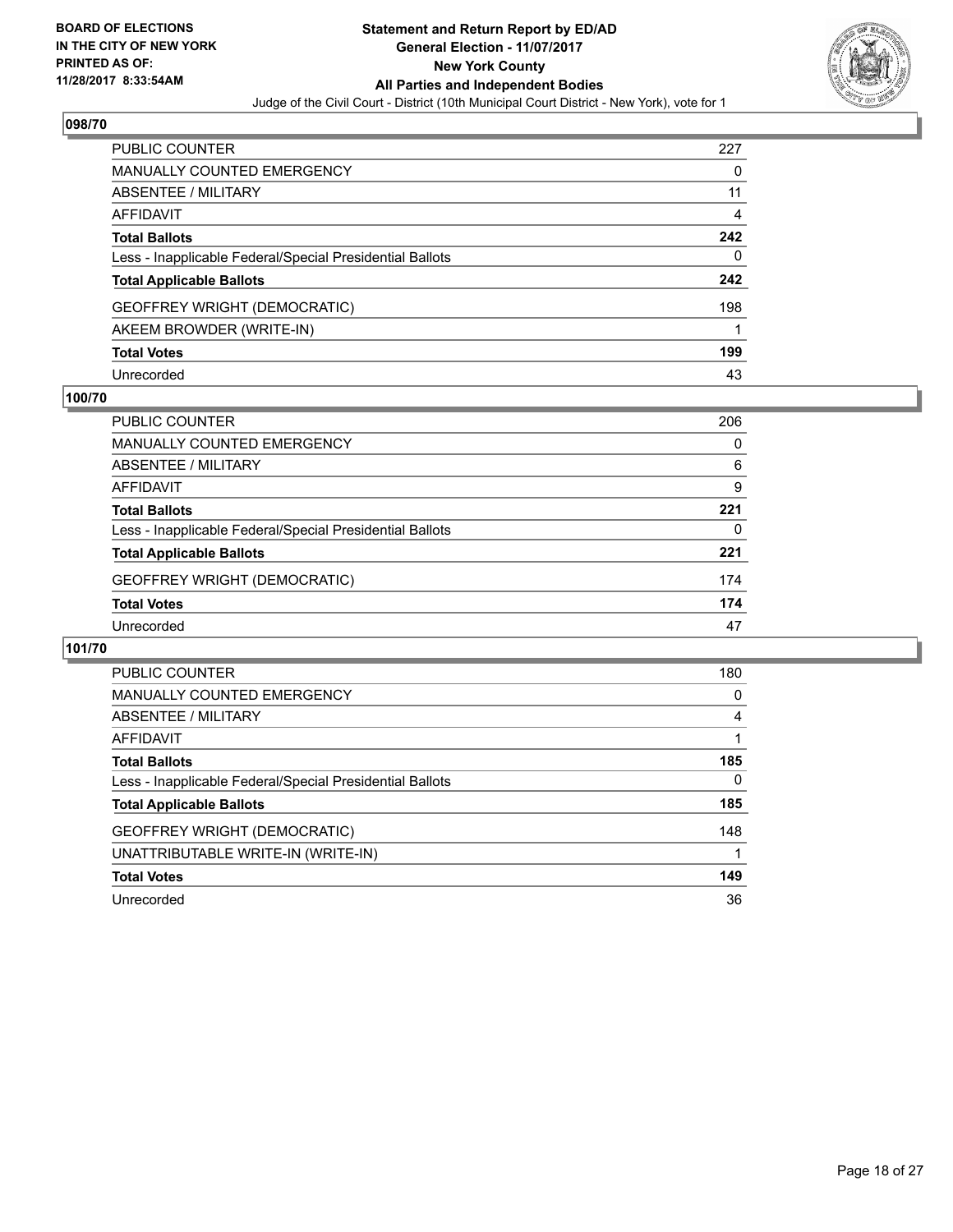

| <b>PUBLIC COUNTER</b>                                    | 218 |
|----------------------------------------------------------|-----|
| <b>MANUALLY COUNTED EMERGENCY</b>                        | 0   |
| <b>ABSENTEE / MILITARY</b>                               | 4   |
| AFFIDAVIT                                                | 5   |
| <b>Total Ballots</b>                                     | 227 |
| Less - Inapplicable Federal/Special Presidential Ballots | 0   |
| <b>Total Applicable Ballots</b>                          | 227 |
| <b>GEOFFREY WRIGHT (DEMOCRATIC)</b>                      | 193 |
| DARREN BARTLETTE (WRITE-IN)                              |     |
| <b>Total Votes</b>                                       | 194 |
| Unrecorded                                               | 33  |

#### **103/70**

| <b>PUBLIC COUNTER</b>                                    | 168      |
|----------------------------------------------------------|----------|
| MANUALLY COUNTED EMERGENCY                               | $\Omega$ |
| ABSENTEE / MILITARY                                      | 7        |
| AFFIDAVIT                                                | 2        |
| <b>Total Ballots</b>                                     | 177      |
| Less - Inapplicable Federal/Special Presidential Ballots | 0        |
| <b>Total Applicable Ballots</b>                          | 177      |
| <b>GEOFFREY WRIGHT (DEMOCRATIC)</b>                      | 130      |
| <b>Total Votes</b>                                       | 130      |
| Unrecorded                                               | 47       |

| PUBLIC COUNTER                                           | 269      |
|----------------------------------------------------------|----------|
| <b>MANUALLY COUNTED EMERGENCY</b>                        | $\Omega$ |
| ABSENTEE / MILITARY                                      | 9        |
| AFFIDAVIT                                                | 8        |
| <b>Total Ballots</b>                                     | 286      |
| Less - Inapplicable Federal/Special Presidential Ballots | 0        |
| <b>Total Applicable Ballots</b>                          | 286      |
| <b>GEOFFREY WRIGHT (DEMOCRATIC)</b>                      | 230      |
| <b>Total Votes</b>                                       | 230      |
| Unrecorded                                               | 56       |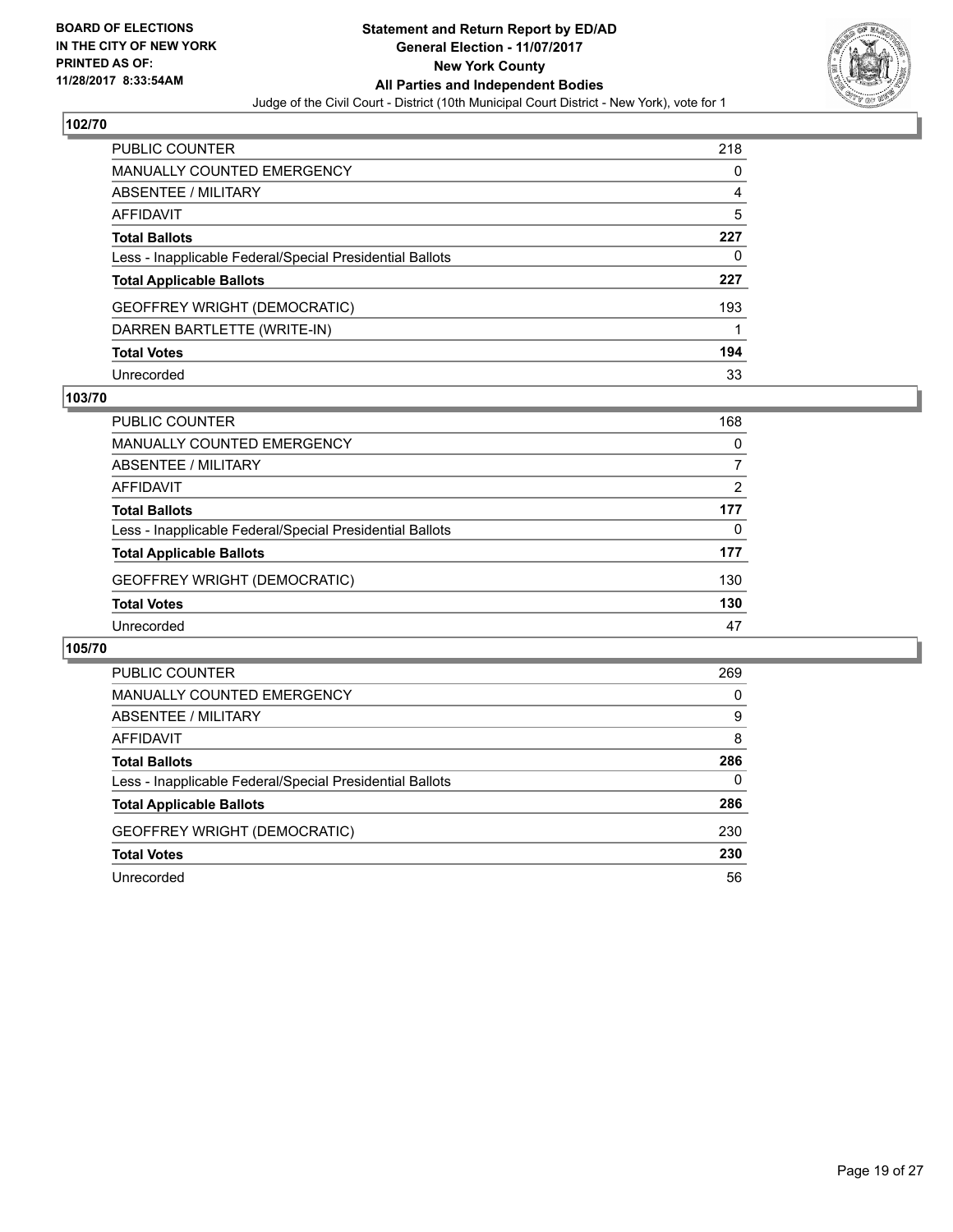

| <b>PUBLIC COUNTER</b>                                    | 262 |
|----------------------------------------------------------|-----|
| <b>MANUALLY COUNTED EMERGENCY</b>                        | 0   |
| ABSENTEE / MILITARY                                      | 10  |
| AFFIDAVIT                                                | 7   |
| <b>Total Ballots</b>                                     | 279 |
| Less - Inapplicable Federal/Special Presidential Ballots | 0   |
| <b>Total Applicable Ballots</b>                          | 279 |
| <b>GEOFFREY WRIGHT (DEMOCRATIC)</b>                      | 213 |
| <b>JABARI BRISBORT (WRITE-IN)</b>                        |     |
| ZANURRAD BARRON (WRITE-IN)                               |     |
| <b>Total Votes</b>                                       | 215 |
| Unrecorded                                               | 64  |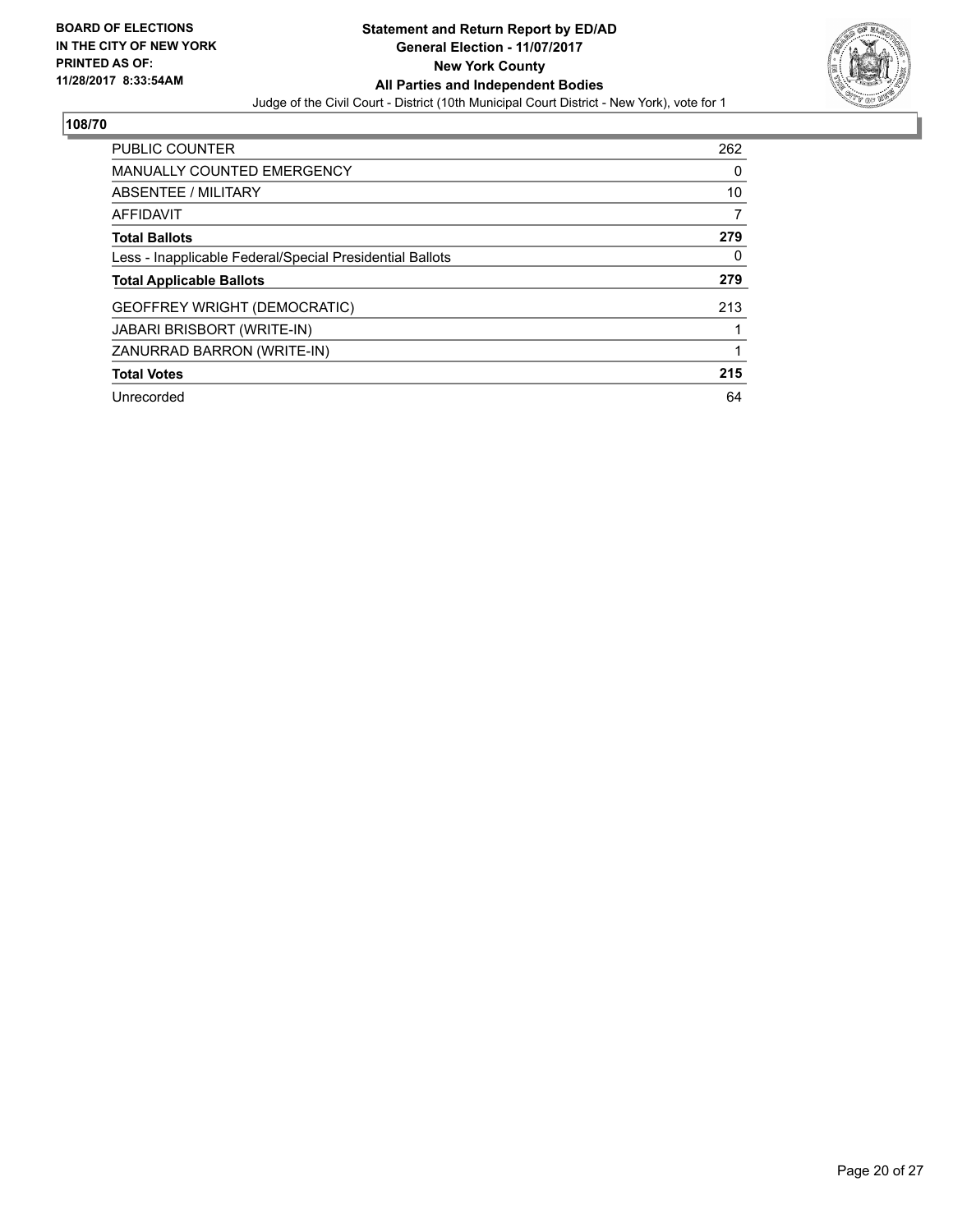

| <b>PUBLIC COUNTER</b>                                    | 235 |
|----------------------------------------------------------|-----|
| <b>MANUALLY COUNTED EMERGENCY</b>                        | 0   |
| <b>ABSENTEE / MILITARY</b>                               | 5   |
| AFFIDAVIT                                                |     |
| <b>Total Ballots</b>                                     | 247 |
| Less - Inapplicable Federal/Special Presidential Ballots | 0   |
| <b>Total Applicable Ballots</b>                          | 247 |
| <b>GEOFFREY WRIGHT (DEMOCRATIC)</b>                      | 191 |
| <b>Total Votes</b>                                       | 191 |
| Unrecorded                                               | 56  |

#### **011/71**

| <b>PUBLIC COUNTER</b>                                    | 201 |
|----------------------------------------------------------|-----|
| MANUALLY COUNTED EMERGENCY                               | 0   |
| ABSENTEE / MILITARY                                      | 2   |
| AFFIDAVIT                                                | 3   |
| <b>Total Ballots</b>                                     | 206 |
| Less - Inapplicable Federal/Special Presidential Ballots | 0   |
| <b>Total Applicable Ballots</b>                          | 206 |
| <b>GEOFFREY WRIGHT (DEMOCRATIC)</b>                      | 152 |
| LESLIE STROTH (WRITE-IN)                                 |     |
| <b>Total Votes</b>                                       | 153 |
| Unrecorded                                               | 53  |
|                                                          |     |

| <b>PUBLIC COUNTER</b>                                    | 214 |
|----------------------------------------------------------|-----|
| MANUALLY COUNTED EMERGENCY                               | 0   |
| ABSENTEE / MILITARY                                      | 9   |
| AFFIDAVIT                                                | 4   |
| <b>Total Ballots</b>                                     | 227 |
| Less - Inapplicable Federal/Special Presidential Ballots | 0   |
| <b>Total Applicable Ballots</b>                          | 227 |
| <b>GEOFFREY WRIGHT (DEMOCRATIC)</b>                      | 180 |
| RISA GERSON (WRITE-IN)                                   |     |
| <b>Total Votes</b>                                       | 181 |
| Unrecorded                                               | 46  |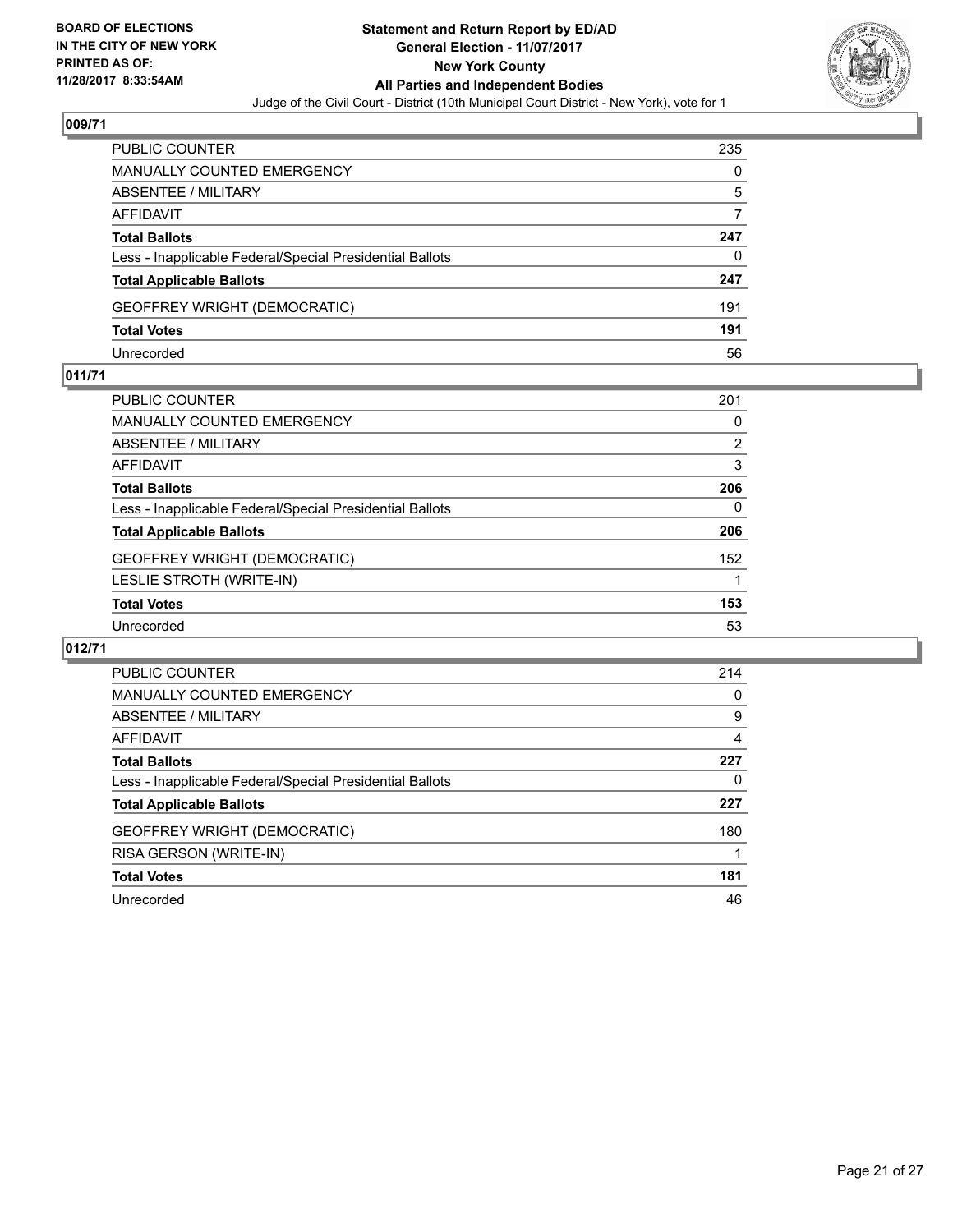

| PUBLIC COUNTER                                           | 186 |
|----------------------------------------------------------|-----|
| MANUALLY COUNTED EMERGENCY                               | 0   |
| <b>ABSENTEE / MILITARY</b>                               | 16  |
| AFFIDAVIT                                                | 6   |
| <b>Total Ballots</b>                                     | 208 |
| Less - Inapplicable Federal/Special Presidential Ballots | 0   |
| <b>Total Applicable Ballots</b>                          | 208 |
| GEOFFREY WRIGHT (DEMOCRATIC)                             | 153 |
| UNATTRIBUTABLE WRITE-IN (WRITE-IN)                       |     |
| <b>Total Votes</b>                                       | 154 |
| Unrecorded                                               | 54  |

## **014/71**

| <b>PUBLIC COUNTER</b>                                    | 176      |
|----------------------------------------------------------|----------|
| MANUALLY COUNTED EMERGENCY                               | $\Omega$ |
| ABSENTEE / MILITARY                                      | 9        |
| AFFIDAVIT                                                | 3        |
| <b>Total Ballots</b>                                     | 188      |
| Less - Inapplicable Federal/Special Presidential Ballots | $\Omega$ |
| <b>Total Applicable Ballots</b>                          | 188      |
| <b>GEOFFREY WRIGHT (DEMOCRATIC)</b>                      | 127      |
| <b>Total Votes</b>                                       | 127      |
| Unrecorded                                               | 61       |

#### **015/71**

| <b>PUBLIC COUNTER</b>                                    | 158 |
|----------------------------------------------------------|-----|
| <b>MANUALLY COUNTED EMERGENCY</b>                        | 0   |
| ABSENTEE / MILITARY                                      | 4   |
| AFFIDAVIT                                                | 6   |
| <b>Total Ballots</b>                                     | 168 |
| Less - Inapplicable Federal/Special Presidential Ballots | 0   |
| <b>Total Applicable Ballots</b>                          | 168 |
| <b>GEOFFREY WRIGHT (DEMOCRATIC)</b>                      | 139 |
| <b>Total Votes</b>                                       | 139 |
| Unrecorded                                               | 29  |

| <b>PUBLIC COUNTER</b>                                    | 187 |
|----------------------------------------------------------|-----|
| <b>MANUALLY COUNTED EMERGENCY</b>                        | 0   |
| ABSENTEE / MILITARY                                      | 2   |
| AFFIDAVIT                                                | 4   |
| <b>Total Ballots</b>                                     | 193 |
| Less - Inapplicable Federal/Special Presidential Ballots | 0   |
| <b>Total Applicable Ballots</b>                          | 193 |
| <b>GEOFFREY WRIGHT (DEMOCRATIC)</b>                      | 155 |
| <b>Total Votes</b>                                       | 155 |
| Unrecorded                                               | 38  |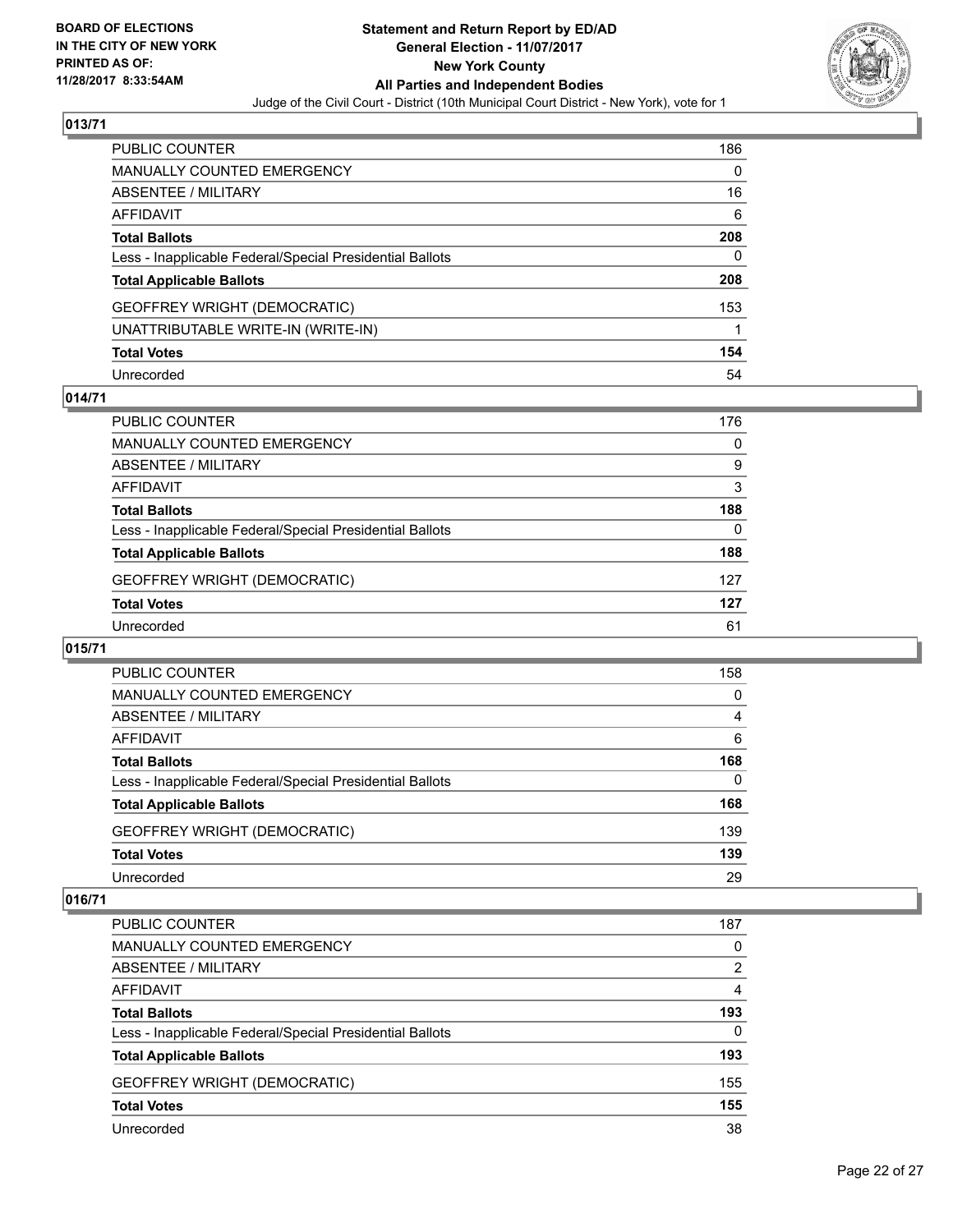

| PUBLIC COUNTER                                           | 185 |
|----------------------------------------------------------|-----|
| <b>MANUALLY COUNTED EMERGENCY</b>                        | 0   |
| ABSENTEE / MILITARY                                      | 2   |
| AFFIDAVIT                                                | 3   |
| <b>Total Ballots</b>                                     | 190 |
| Less - Inapplicable Federal/Special Presidential Ballots | 0   |
| <b>Total Applicable Ballots</b>                          | 190 |
| <b>GEOFFREY WRIGHT (DEMOCRATIC)</b>                      | 144 |
| <b>Total Votes</b>                                       | 144 |
| Unrecorded                                               | 46  |

#### **018/71**

| <b>PUBLIC COUNTER</b>                                    | 404 |
|----------------------------------------------------------|-----|
| MANUALLY COUNTED EMERGENCY                               | 0   |
| ABSENTEE / MILITARY                                      | 13  |
| AFFIDAVIT                                                |     |
| <b>Total Ballots</b>                                     | 418 |
| Less - Inapplicable Federal/Special Presidential Ballots | 0   |
| <b>Total Applicable Ballots</b>                          | 418 |
| <b>GEOFFREY WRIGHT (DEMOCRATIC)</b>                      | 332 |
| <b>Total Votes</b>                                       | 332 |
| Unrecorded                                               | 86  |
|                                                          |     |

## **019/71**

| <b>PUBLIC COUNTER</b>                                    | 488      |
|----------------------------------------------------------|----------|
| MANUALLY COUNTED EMERGENCY                               | 0        |
| ABSENTEE / MILITARY                                      | 13       |
| AFFIDAVIT                                                | 3        |
| <b>Total Ballots</b>                                     | 504      |
| Less - Inapplicable Federal/Special Presidential Ballots | $\Omega$ |
| <b>Total Applicable Ballots</b>                          | 504      |
| GEOFFREY WRIGHT (DEMOCRATIC)                             | 377      |
| <b>Total Votes</b>                                       | 377      |
| Unrecorded                                               | 127      |

| <b>PUBLIC COUNTER</b>                                    | 463            |
|----------------------------------------------------------|----------------|
| <b>MANUALLY COUNTED EMERGENCY</b>                        | 0              |
| ABSENTEE / MILITARY                                      | 20             |
| AFFIDAVIT                                                | $\overline{2}$ |
| <b>Total Ballots</b>                                     | 485            |
| Less - Inapplicable Federal/Special Presidential Ballots | 0              |
| <b>Total Applicable Ballots</b>                          | 485            |
| GEOFFREY WRIGHT (DEMOCRATIC)                             | 380            |
| HUBERT COLLINS (WRITE-IN)                                |                |
| <b>Total Votes</b>                                       | 381            |
| Unrecorded                                               | 104            |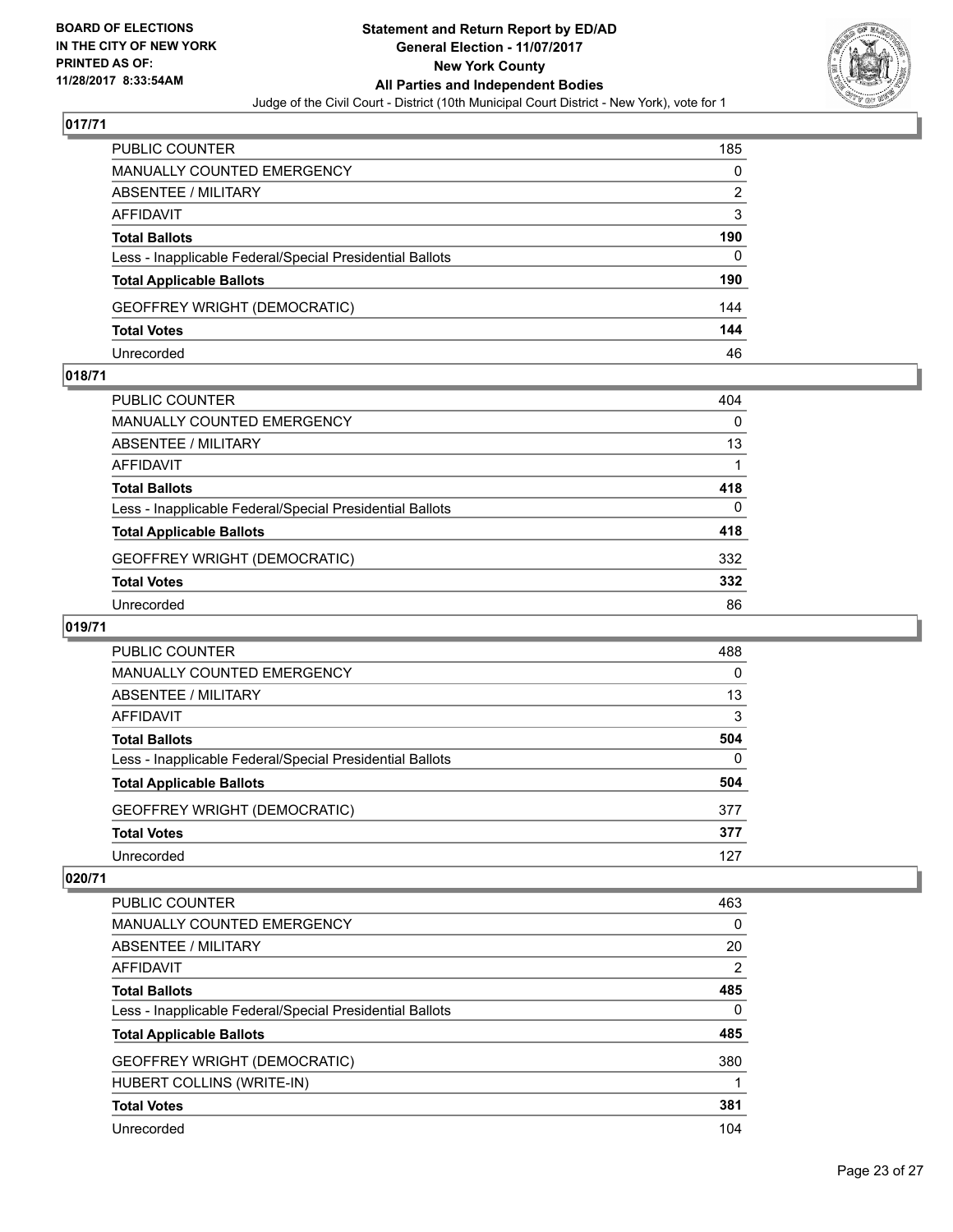

| <b>PUBLIC COUNTER</b>                                    | 209 |
|----------------------------------------------------------|-----|
| MANUALLY COUNTED EMERGENCY                               | 0   |
| <b>ABSENTEE / MILITARY</b>                               | 6   |
| AFFIDAVIT                                                | 2   |
| <b>Total Ballots</b>                                     | 217 |
| Less - Inapplicable Federal/Special Presidential Ballots | 0   |
| <b>Total Applicable Ballots</b>                          | 217 |
| <b>GEOFFREY WRIGHT (DEMOCRATIC)</b>                      | 170 |
| <b>Total Votes</b>                                       | 170 |
| Unrecorded                                               | 47  |

#### **022/71**

| PUBLIC COUNTER                                           | 197 |
|----------------------------------------------------------|-----|
| <b>MANUALLY COUNTED EMERGENCY</b>                        | 0   |
| <b>ABSENTEE / MILITARY</b>                               | 2   |
| <b>AFFIDAVIT</b>                                         | 6   |
| <b>Total Ballots</b>                                     | 205 |
| Less - Inapplicable Federal/Special Presidential Ballots | 0   |
| <b>Total Applicable Ballots</b>                          | 205 |
| GEOFFREY WRIGHT (DEMOCRATIC)                             | 143 |
| <b>Total Votes</b>                                       | 143 |
| Unrecorded                                               | 62  |
|                                                          |     |

## **023/71**

| PUBLIC COUNTER                                           | 241      |
|----------------------------------------------------------|----------|
| MANUALLY COUNTED EMERGENCY                               | 0        |
| ABSENTEE / MILITARY                                      | 5        |
| AFFIDAVIT                                                | 2        |
| <b>Total Ballots</b>                                     | 248      |
| Less - Inapplicable Federal/Special Presidential Ballots | $\Omega$ |
| <b>Total Applicable Ballots</b>                          | 248      |
| <b>GEOFFREY WRIGHT (DEMOCRATIC)</b>                      | 184      |
| <b>Total Votes</b>                                       | 184      |
| Unrecorded                                               | 64       |

| <b>PUBLIC COUNTER</b>                                    | 196 |
|----------------------------------------------------------|-----|
| <b>MANUALLY COUNTED EMERGENCY</b>                        | 0   |
| <b>ABSENTEE / MILITARY</b>                               | 6   |
| AFFIDAVIT                                                | 0   |
| <b>Total Ballots</b>                                     | 202 |
| Less - Inapplicable Federal/Special Presidential Ballots | 0   |
| <b>Total Applicable Ballots</b>                          | 202 |
| <b>GEOFFREY WRIGHT (DEMOCRATIC)</b>                      | 160 |
| <b>Total Votes</b>                                       | 160 |
| Unrecorded                                               | 42  |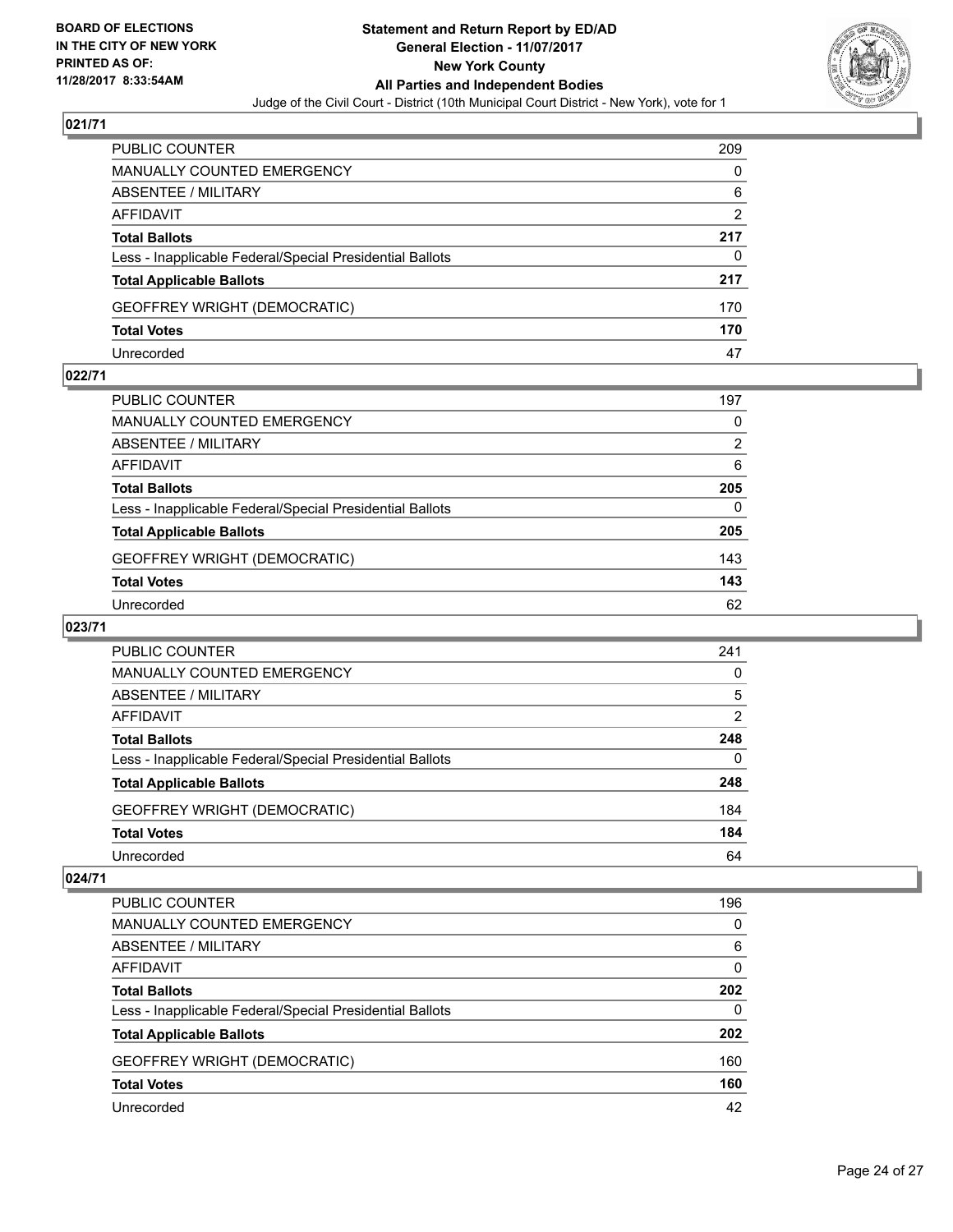

| <b>PUBLIC COUNTER</b>                                    | 181 |
|----------------------------------------------------------|-----|
| MANUALLY COUNTED EMERGENCY                               | 0   |
| <b>ABSENTEE / MILITARY</b>                               |     |
| AFFIDAVIT                                                | 4   |
| <b>Total Ballots</b>                                     | 192 |
| Less - Inapplicable Federal/Special Presidential Ballots | 0   |
| <b>Total Applicable Ballots</b>                          | 192 |
| <b>GEOFFREY WRIGHT (DEMOCRATIC)</b>                      | 145 |
| <b>Total Votes</b>                                       | 145 |
| Unrecorded                                               | 47  |

#### **068/71**

| PUBLIC COUNTER                                           | 227 |
|----------------------------------------------------------|-----|
| <b>MANUALLY COUNTED EMERGENCY</b>                        | 0   |
| ABSENTEE / MILITARY                                      | 11  |
| AFFIDAVIT                                                | 11  |
| <b>Total Ballots</b>                                     | 249 |
| Less - Inapplicable Federal/Special Presidential Ballots | 0   |
| <b>Total Applicable Ballots</b>                          | 249 |
| <b>GEOFFREY WRIGHT (DEMOCRATIC)</b>                      | 175 |
| <b>Total Votes</b>                                       | 175 |
| Unrecorded                                               | 74  |

## **102/71**

| <b>PUBLIC COUNTER</b>                                    | 136 |
|----------------------------------------------------------|-----|
| MANUALLY COUNTED EMERGENCY                               | 0   |
| ABSENTEE / MILITARY                                      | 6   |
| AFFIDAVIT                                                |     |
| <b>Total Ballots</b>                                     | 143 |
| Less - Inapplicable Federal/Special Presidential Ballots | 0   |
| <b>Total Applicable Ballots</b>                          | 143 |
| <b>GEOFFREY WRIGHT (DEMOCRATIC)</b>                      | 114 |
| PREET BHARARA (WRITE-IN)                                 |     |
| <b>Total Votes</b>                                       | 115 |
| Unrecorded                                               | 28  |

| <b>PUBLIC COUNTER</b>                                    | 129 |
|----------------------------------------------------------|-----|
| <b>MANUALLY COUNTED EMERGENCY</b>                        | 0   |
| ABSENTEE / MILITARY                                      | 4   |
| AFFIDAVIT                                                | 6   |
| <b>Total Ballots</b>                                     | 139 |
| Less - Inapplicable Federal/Special Presidential Ballots | 0   |
| <b>Total Applicable Ballots</b>                          | 139 |
| <b>GEOFFREY WRIGHT (DEMOCRATIC)</b>                      | 104 |
| <b>Total Votes</b>                                       | 104 |
| Unrecorded                                               | 35  |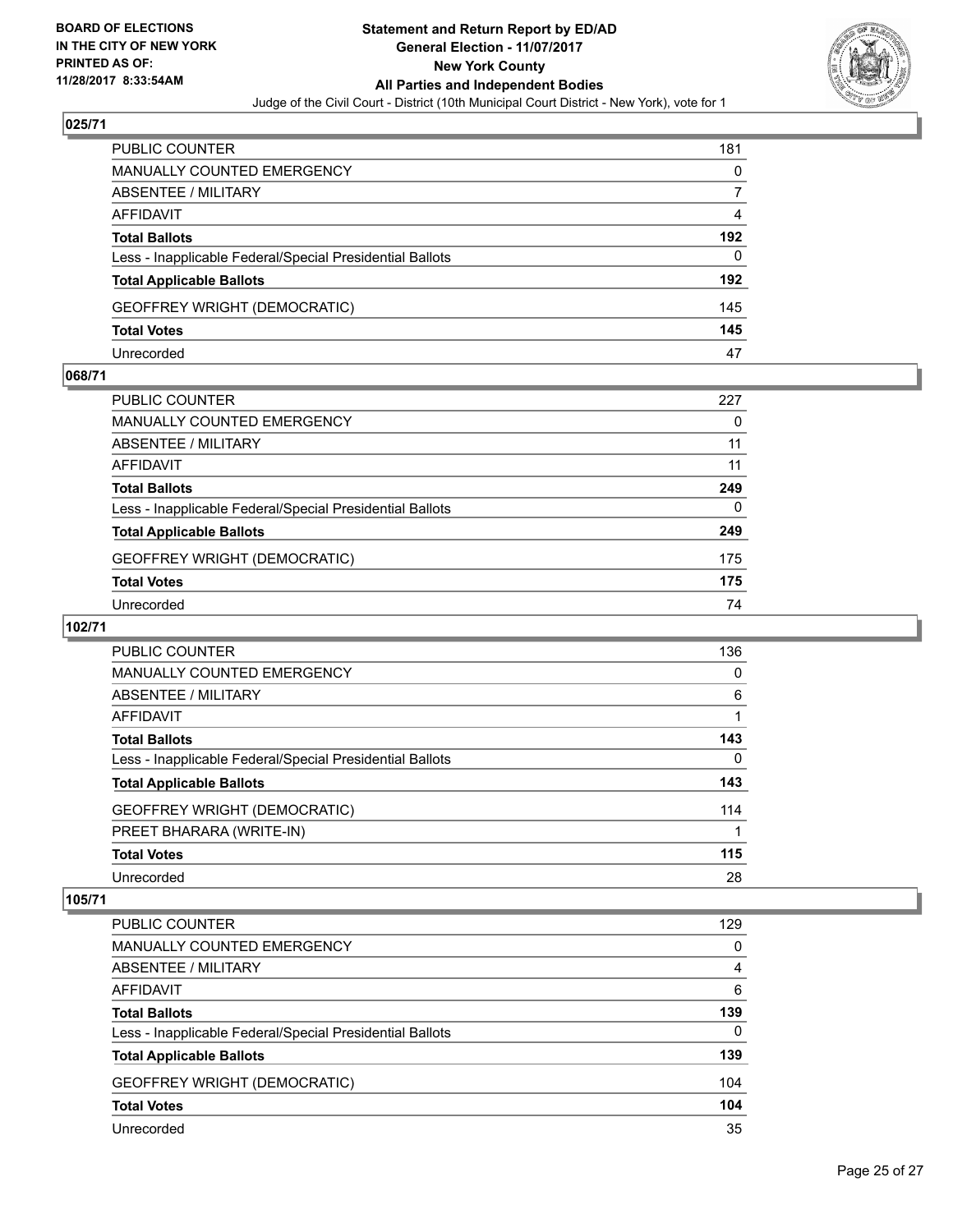

| PUBLIC COUNTER                                           | 86 |
|----------------------------------------------------------|----|
| <b>MANUALLY COUNTED EMERGENCY</b>                        | 0  |
| <b>ABSENTEE / MILITARY</b>                               | 2  |
| AFFIDAVIT                                                | 3  |
| <b>Total Ballots</b>                                     | 91 |
| Less - Inapplicable Federal/Special Presidential Ballots | 0  |
| <b>Total Applicable Ballots</b>                          | 91 |
| <b>GEOFFREY WRIGHT (DEMOCRATIC)</b>                      | 77 |
| <b>Total Votes</b>                                       | 77 |
| Unrecorded                                               | 14 |

#### **107/71**

| <b>PUBLIC COUNTER</b>                                    | 215 |
|----------------------------------------------------------|-----|
| <b>MANUALLY COUNTED EMERGENCY</b>                        | 0   |
| <b>ABSENTEE / MILITARY</b>                               |     |
| <b>AFFIDAVIT</b>                                         | 4   |
| <b>Total Ballots</b>                                     | 226 |
| Less - Inapplicable Federal/Special Presidential Ballots | 0   |
| <b>Total Applicable Ballots</b>                          | 226 |
| <b>GEOFFREY WRIGHT (DEMOCRATIC)</b>                      | 176 |
| NICHOLAS CAGE (WRITE-IN)                                 |     |
| <b>Total Votes</b>                                       | 177 |
| Unrecorded                                               | 49  |
|                                                          |     |

| <b>PUBLIC COUNTER</b>                                    | 140      |
|----------------------------------------------------------|----------|
| MANUALLY COUNTED EMERGENCY                               | $\Omega$ |
| ABSENTEE / MILITARY                                      | 3        |
| AFFIDAVIT                                                | 5        |
| <b>Total Ballots</b>                                     | 148      |
| Less - Inapplicable Federal/Special Presidential Ballots | 0        |
| <b>Total Applicable Ballots</b>                          | 148      |
| <b>GEOFFREY WRIGHT (DEMOCRATIC)</b>                      | 121      |
| <b>Total Votes</b>                                       | 121      |
| Unrecorded                                               | 27       |